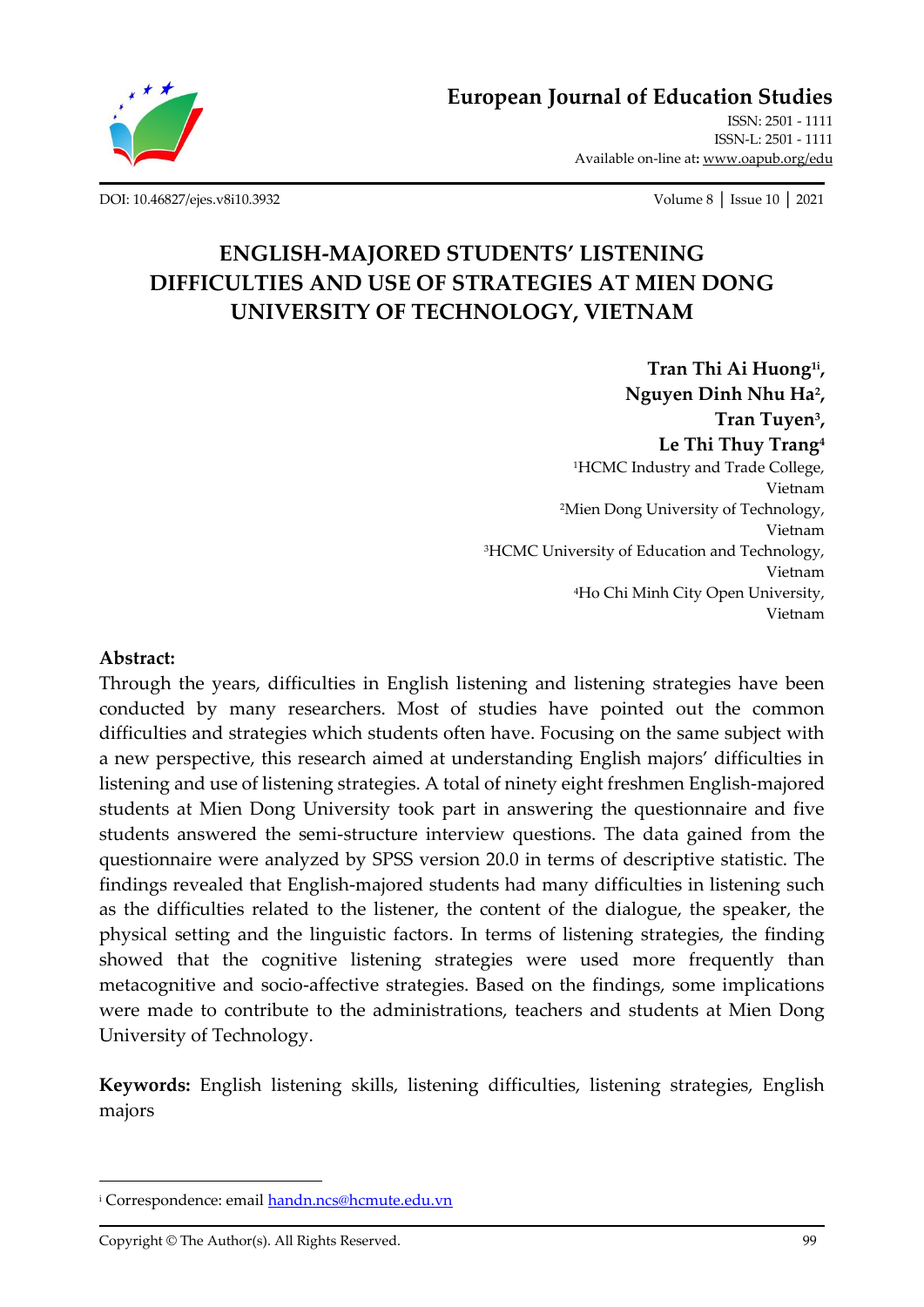### **1. Introduction**

According to British Council (2020), English is the most spoken language in the world and first language of about 400 million people worldwide. Besides that, it is also the second language of two billion people in the world. In fact, English is considered one of the principal and most used languages in the world. It is the language of computers, diplomacy, science, education and etc. Therefore, learning and practicing English every day is very necessary to people. Moreover, among English skills, listening is the most important skill in daily life (Morley, 1991). Everyday people listen for different purposes such as entertainment, learning purposes and achieving information. In addition, listening gives us vital input which help us to survive and communicate with other people. A similar case was supported by Rost (1994) who affirmed that listening is essential in oral communication. Morley (1991) also demonstrated that we listen twice as much as we speak, four times more than we read, and five times more than we write. However, Walker (2010) stated that listening is one of the most difficult skills. Moreover, it has been given little attention (Prentis and Parrot, 2014). As a result, people seem to neglect these skills and cannot have enough strategies to deal with listening activities (Hamouda, 2013).

Difficulties in English listening skills come from many factors such as the listening text, the speaker, the listener and the physical environment (Trismasari, 2016). These factors cause listeners to misunderstand the contents of message. As results, they cannot respond well to their partners or reach agreements in relations. Furthermore, difficulties in listening skills make listeners feel uncomfortable and unconfident to communicate with other people. In order to solve difficulties, listeners always make great efforts to find the best solutions or suitable strategies. In fact, using appropriate listening strategies is necessary for learners. Vandergrift (2007) stated that strategies are used to help listeners understand, analyze and interpret the text. It is not doubt that the choice of suitable strategies has a positive impact listeners' competence. In reality, English majors of the current research confront a great deal of difficulties in English listening skills. Moreover, the choice of appropriate listening strategies to deal with difficulties is not clear to most of these students. Although many studies have been conducted to find out the solutions, the answer is still far from conclusive.

The study aims at discovering English majors' listening difficulties and use of listening strategies at Mien Dong University of Technology, Vietnam. The research questions are addressed as follows:

- 1) What are the difficulties that English majors often encounter in listening to English?
- 2) What are the strategies that they use to cope with English listening difficulties?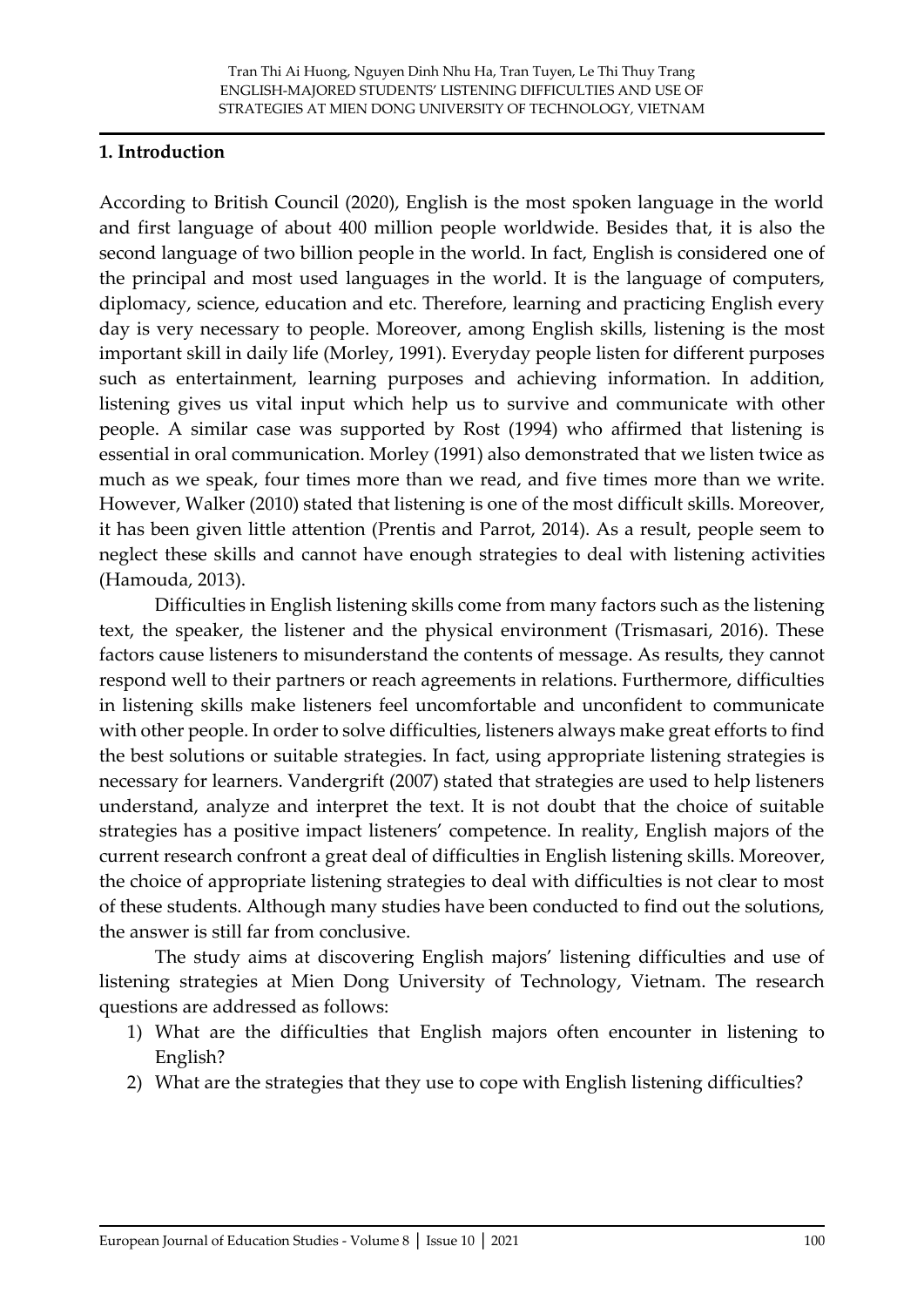### **2. Literature review**

### **2.1. Difficulties in listening to a second or foreign language**

As indicated by Bingol et al. (2014), there are a great deal of challenges and difficulties that listeners may have in English listening skills. They are the difficulties related to the content of the dialogue, the content of linguistic factors, the listener, the speaker and the physical setting. These difficulties are discussed as follows:

### **2.1.1. Difficulties related to the content of the dialogue**

It is obvious that the shortage of background information and contextual knowledge were big problems for listeners to comprehend the spoken message.

Underwood (1989) reported that unfamiliar topics and learners' lack of background information cause listeners difficulties to approach the meaning of messages. Anderson and Lynch (2003), background information includes common culture beliefs, facts, ideas and lifestyle. Lacking of these data cause difficulties for listeners to follow what other people says. In fact, the native English speakers tend to use idioms and slangs for their messages (Koichi, 2002). Therefore, listeners need to have enough background to analyze the data in each spoken message. Cervantes and Gainer (1992) found that long and complex dialogue also have negative impact on listeners. In fact, listeners find it easy to comprehend short messages or dialogues. In terms of long dialogue, they do not have ability to summary and draw clear conclusions of the dialogue.

# **2.1.2. Difficulties related to the content of linguistic factors**

Munro and Derwing (1999) stated that different accents in speech can bring about the deduction in listeners' comprehension. Goh (1999) confirmed that a speaker's intonation or pronunciation are the most important components that influence listeners' understanding. New intonations can cause genuine problems in listening comprehension. Buck (2001) said that when listeners listen to a new accent for example, Thai English for the first time, they find it difficult to recognize speakers' meanings. This will surely affect listeners' understanding and make them feel confused during the conversation.

Moreover, Underwood (1989) said that listeners cannot distinguish the content and signal words. They do not realize that the signal words are rarely given the same stress as key words in spoken message. As a result, they cannot hear signal words and recognize the transition points in long dialogues. As indicated by Bingol et al. (2014), when spoken messages contain unknown words, it would be difficult for listen to recognize. As a result, a great deal of unfamiliar words appears in conversations, listeners feel exhausted to catch up with the meaning. It also makes listeners become bored and tired.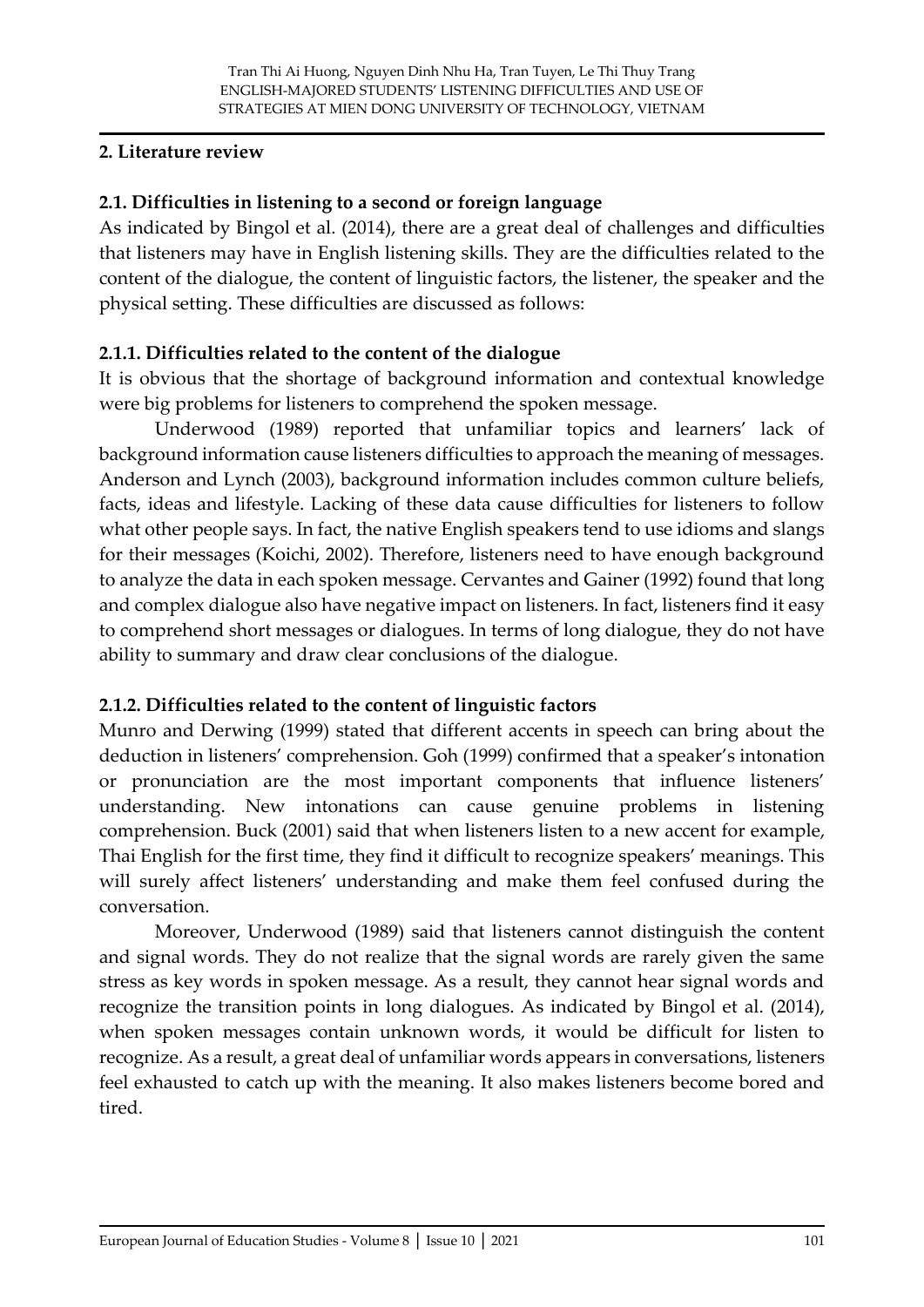#### **2.1.3. Difficulties related to the listeners**

Bingol et al. (2014) expressed that the level of listeners can have an impact on what they can hear. In fact, good listeners can hear long message and keep information in their mind for a long time. However, lower-level students will find it exhausted to collect the data from spoken messages. Properly speaking, elementary and pre-inter mediate levels of students can find it easy to understand short messages (Underwood, 1989). If the speaker talks too fast, listeners can have obstacles to interpret the contents. It is because listeners will find it difficult to control the speed of spoken message (Underwood, 1989). Underwood (1989) states some reasons which cause individuals find it hard to understand the content of spoken message. These reasons are demonstrated as follows.

To start with, listeners find it difficult to manage the speed of messages. Underwood (1989) said that numerous English language listeners accepted that the most common trouble with listening comprehension is that the listeners cannot manage how rapidly a speaker says. Second, listeners cannot generally have words repeated. This is a serious problem in some circumstances. In the classroom or a specific situation, listeners cannot replay the recording or ask speakers to repeat the sentences too many times. Third, listeners have a shortage of vocabulary. The speaker may pick words that listeners do not have a clue. Fourth, listeners cannot perceive the signs which demonstrate that the speaker wants to move from one point to another point. In fact, signals sometimes cause difficulties for listeners to catch up with the speed of sound. Fifth, listeners lack contextual background. It is obvious that mutual conversations make communication easier. However, listeners may have considerable difficulties when they are not familiar with the context. Last but not least, it tends to be hard for listeners to have good concentration in listening to foreign language. It is a fact that short and long messages cause difficulties for listeners to focus on.

### **2.1.4. Difficulties related to the speaker**

As a fact, the speaker has an impact on what listeners hear. Different accents and pronunciation lead to listeners' low understanding (Underwood, 1989). Unfamiliar accents may discourage listeners to continue their listening. To some extent, familiar accents such as American or English accents are quite easy for listener to follow. However, in reality, listeners sometimes find it difficult to catch the words said by nonnative English-speaking countries.

Besides, the speed of spoken messages also hinders the listeners to comprehend. It is obvious that most of listeners perceived that it is too fast to follow the messages of native speakers (Brown & Yule, 1983). What is more, pauses in speech also cause problems in listening comprehension. According to Hasan (2000), pauses cause problems in perceptions and comprehension for listeners. It might be said that speakers often use ungrammatical structures and change minds halfway in sentences. These things are normal for speakers; however, they are big obstacles to listeners.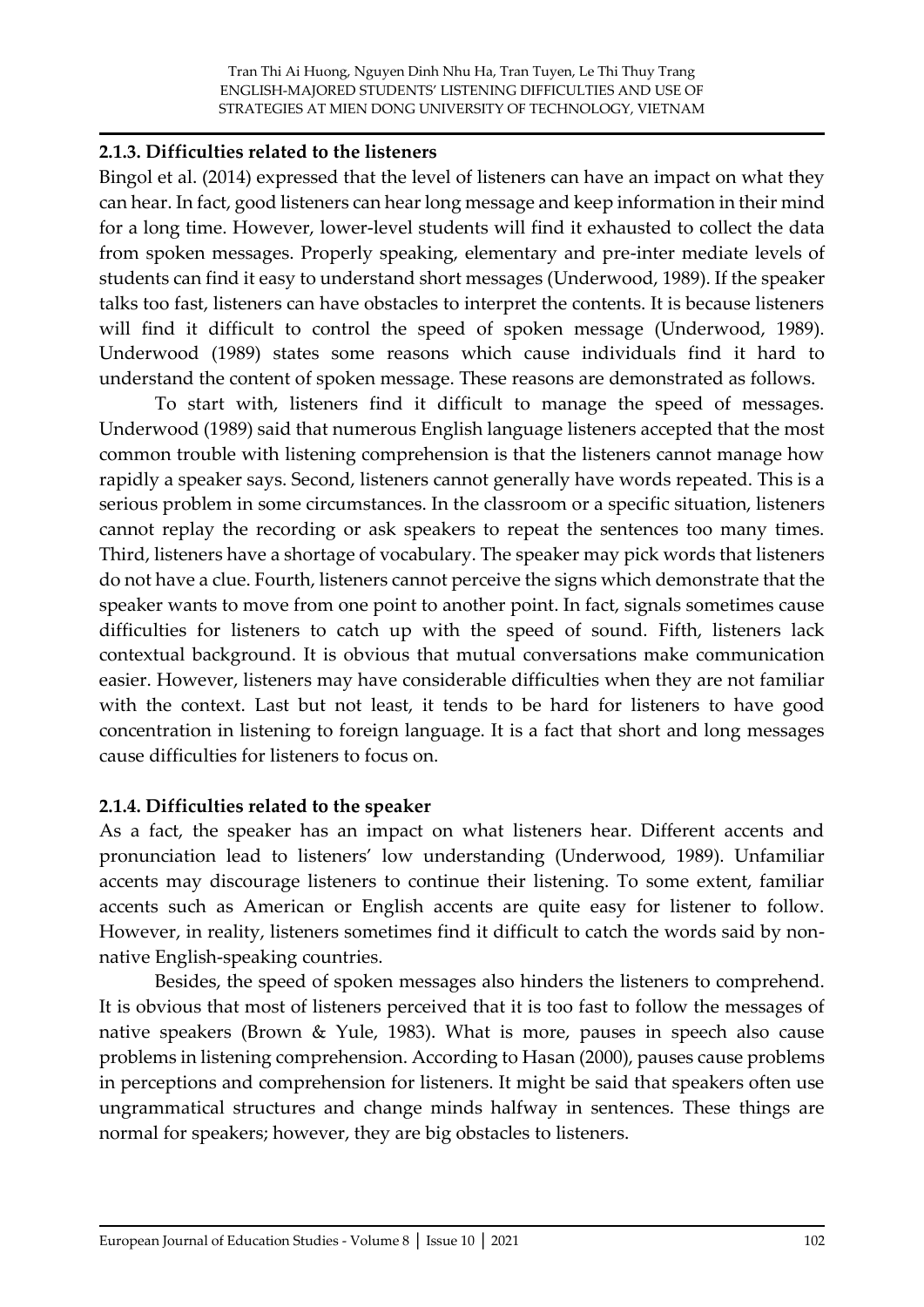#### **2.1.5. Difficulties related to the physical setting**

The physical setting relates to the space as well as facilities which have positive or negative impact on listeners. Chetchumlong (1987) admitted that large room and noises surrounding cause difficulties for listening. It seems that these factors decrease listeners' ability and interpreting spoken messages. Noises can distract listeners' attention to the content of dialogue. Without the support of essential equipment, listeners cannot transmit sounds into their mind for understanding.

#### **2.2. Strategies for listening comprehension**

In order to have the best strategies for listening tasks, it is vital that learners must have appropriate strategies which can assist them to listen better. A lot of researchers discuss strategies in listening in different perspectives. Gilakjani and Sabouri (2016) said that good listening strategies include predicting, clarifying and taking advantage of nonverbal signs which can be applied for listening skills. According to Oxford (1990) there are two main groups of strategies: direct and indirect strategies.

Regarding to direct strategies, they refer to the language processing such as vocabulary memory and recognition of form. Indirect strategies include solving listening obstacles. Holden (2004) emphasized that individuals find it easy to understand the contents of spoken messages with suitable listening strategies. Brown (1995) suitably thinks about techniques which are used to deal with listening difficulties are explicit strategies. O'Malley and Chamot (1990) mentioned about strategies like meta-cognitive, cognitive and socio-affective listening strategies. These strategies were chosen to solve listening difficulties for the participants of this study and discussed in detail as follows:

### **a. Meta-cognitive listening strategy**

Metacognitive strategies are based on the definition of metacognition which mentions about the nature of learning. It can be used to reinforce self-confidence, motivation in learning.

According to Vandergrift (1999), metacognitive strategy consists of planning, monitoring, selective attention and evaluating. Flavell (1979) said that metacognitive strategies are beliefs about what factors affect the outcome of cognitive enterprises. Sheorey and Mokhatari (2001) claimed that this strategy is useful to plan particular actions to achieve defined aims. Holden (2004) proved that this strategy has an impact on listeners in a positive way. Wenden (1998) demonstrated that this strategy is the first step to construct learners' character. It is clear that the use of this strategy assists learners to have learning autonomy. Learners are more active to control and look for the best methods to practice and strengthen their learning. Learners have to draw a plan to listen, examine the process of listening and evaluate learning outcomes through listening exercises.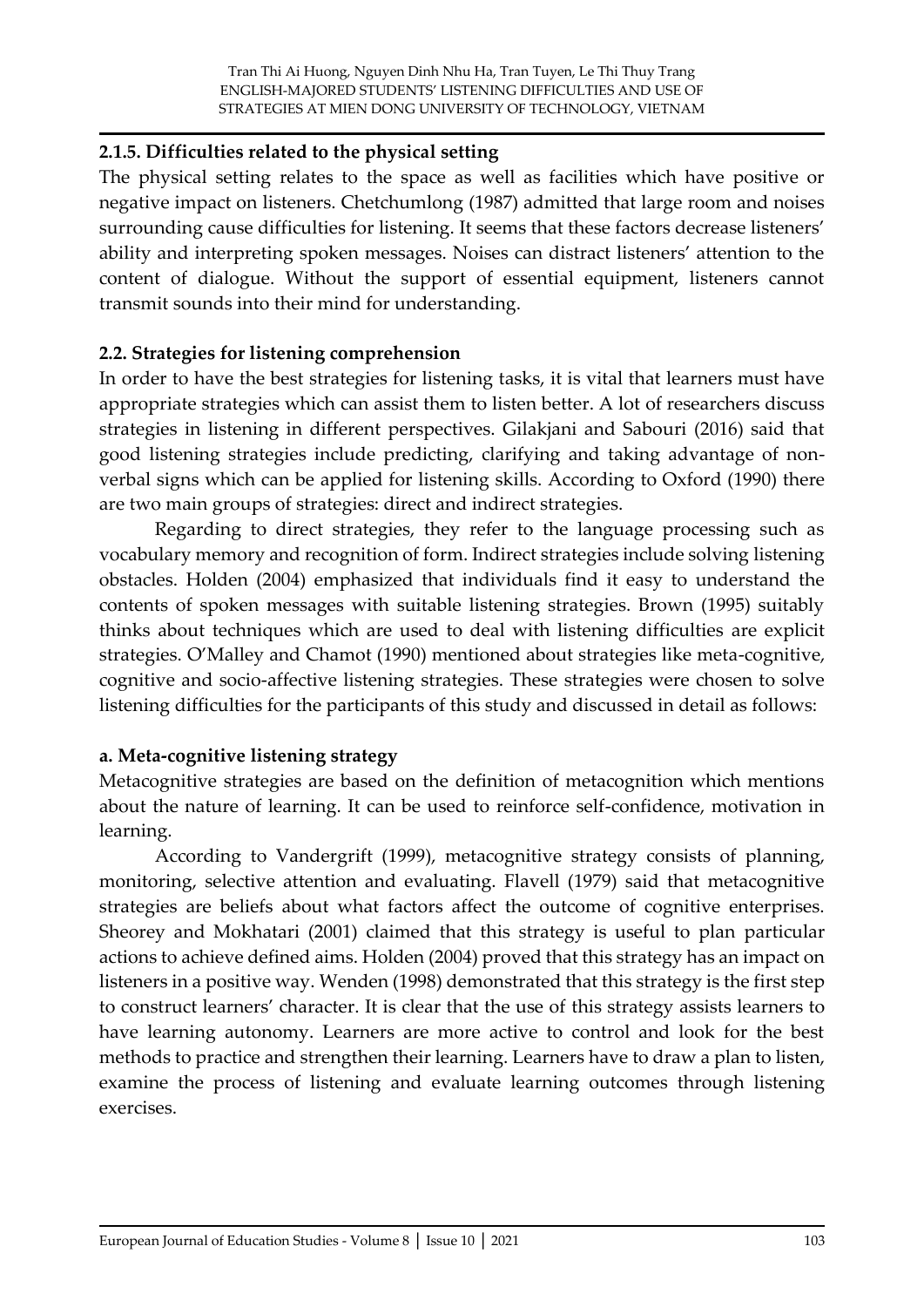### **b. Cognitive listening strategy**

The cognitive strategies are techniques that students use to deal with the learning tasks and reinforce the language acquisition (Derry & Murphy, 1986). Language learners use this strategy to process and store new information (Goh, 1998). The cognitive strategies are identified with appreciating and putting away contribution to working memory or long-haul memory for later recovery (Richard, 2008). According to Brown (2006), topdown and bottom-up strategy are two categories of this strategy.

Bottom - up processing refers to the use of sound, meanings and semantic contents to comprehend what is heard step by step. Firstly, learners get the words from recording. After that they get the meaning by merging the words they had got. Nunan (2010) stated that listeners have to listen to sounds and then put them into working memory in order that they can make a link of these sounds and comprehend the contents of recordings. Top - down processing mentions background knowledge to understand what is mentioned in spoken messages (Richards, 2008). With this listening strategy, learners can use previous knowledge to interpret the sounds in an effective way.

# **c. Socio-affective listening strategy**

Vandergrift (1997) said that this strategy assists individuals feel more confident to work with speakers in order to interpret the meanings in s smart way. Griffiths (2010) defined "*socio-affective strategy are activities which are selected by individuals to adjust their language learning*" (p.1). It is considered a good way to enhance listeners' motivation in listening. Flowerdew and Miller (2005), it can be taken advantage to improve individuals' learning and encourage them to keep the conversation. Bacon (1992) divided this strategy in social and affective strategy.

Regarding to the social strategy, individuals have the chances to share what they hear to others in order that they can comprehend listening activity. According to Savigon and Sysoyev (2002), social strategies assist learners to corporate with work with others and comprehend the target languages. Affective strategy relates to individual's confidence during the listening process. It is considered a self-motivated strategy (Dörnyei, 2003).

# **3. Methodology**

# **3.1. Research setting and research participants**

This research was carried out at Mien Dong University of Technology (MUT) located at Dau Giay, Thong Nhat district, Dong Nai province. The study was conducted in the second semester of the school year 2020 - 2021. The university consists of 6 departments, with the total of over 2500 students. MUT students come from every part of the country. At the time of conducting the research, English-majored students had finished the first semester at the university. In the first semester, these students had to take general English courses such as listening, speaking, writing, grammar and pronunciation. They had become familiar with teaching and learning environment at the university.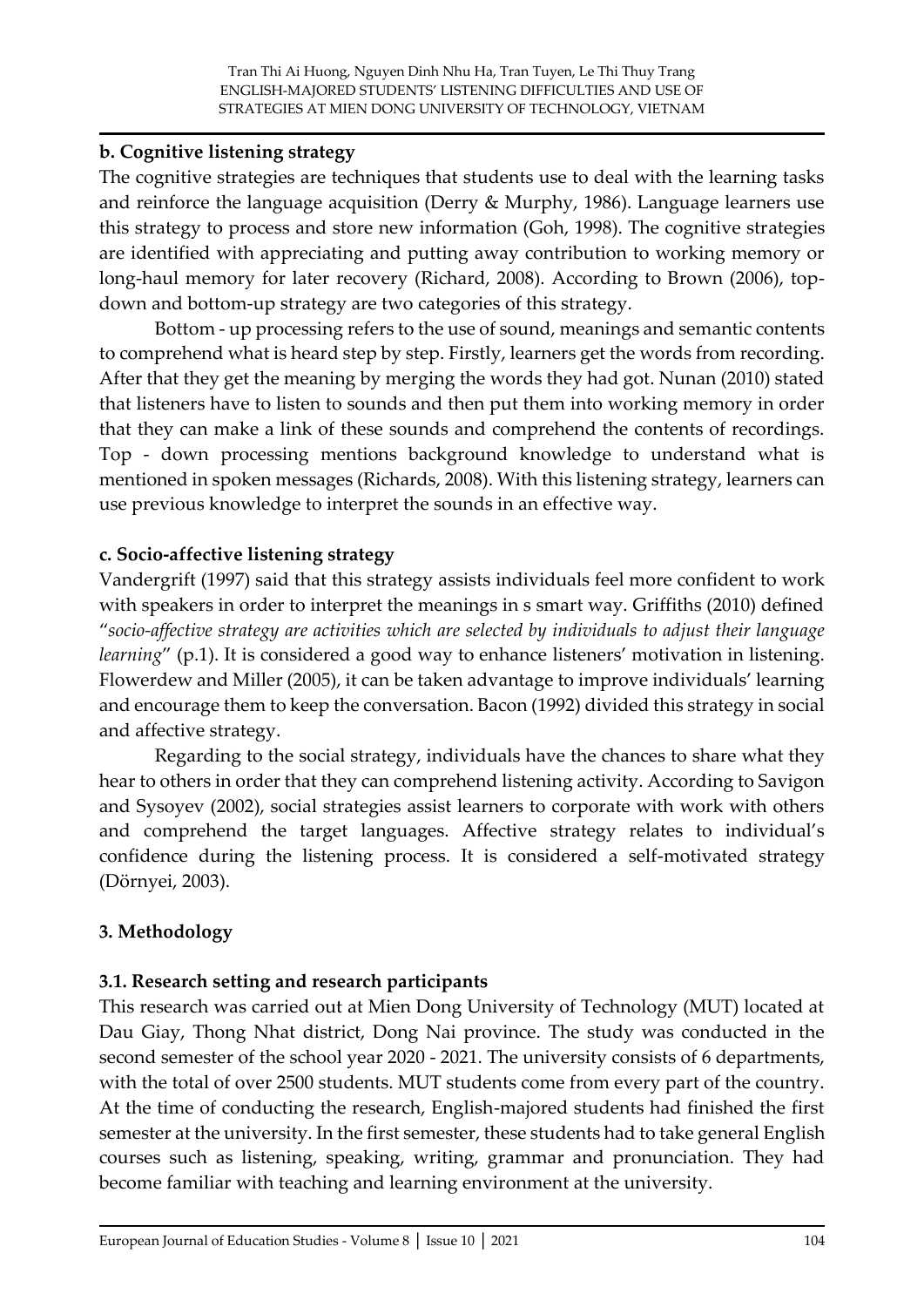This study consisted of 98 English-majored students who were conveniently chosen in each class. As seen in Table 1, the number of male students was 56 while that of female students was 42, which accounted for 57.1% and 42.9% respectively. In terms of time for learning English, most of MUT students had 7 years of learning English from secondary to high school, accounting for 81.6% and the rest was 11 years which accounted for 18.4%. Regarding the time for listening activity, the number of students spending less than an hour listening to English was 56 (57.1%), 1-3 hours per week was 37(37.8%), 3-5 hours per week was 4(4%) and more than 5 hours per week was 1(0.1%).

|     | Information                          | $\epsilon$        | $N = 98$           |         |
|-----|--------------------------------------|-------------------|--------------------|---------|
| No. |                                      |                   | No. of respondents | Percent |
| 1   |                                      | Male              | 56                 | 57.1%   |
|     | Gender                               | Female            | 42                 | 42.9%   |
| 2   | Time for learning English            | 7 years           | 80                 | 81.6%   |
|     |                                      | 11 years          | 18                 | 18.4%   |
| 4   |                                      | Less than an hour | 56                 | 57.1%   |
|     |                                      | 1-3 hours         | 37                 | 37.8%   |
|     | Time for listening activity per week | 3-5 hours         | 4                  | 4%      |
|     |                                      | More than 5 hours |                    | $1\%$   |

| Table 1: Participants' general information |  |
|--------------------------------------------|--|
|--------------------------------------------|--|

### **3.2. Research instruments**

The instruments included closed-ended questionnaire and semi-structured interview. The questionnaire was designed with a 5 – point Likert scale. In order to avoid the misunderstanding, the questionnaire was translated into Vietnamese. Additionally, the Cronbach's Alpha of the whole questionnaire was at .965, so the reliability level of the questionnaire was high. In addition, the Cronbach's Alpha of English majors' difficulties in listening skills and listening strategies are .967 and .894 respectively. The semistructured interview was taken advantage to have clear insights into listening difficulties and use of listening strategies among English-majored students. Five participants were invited to join the interview. The interview was also conducted in Vietnamese to ensure the accuracy. The responses of each participant in this study were coded as S1, S2, S3, S4, and S5.

# **3.3. Data collection and data analysis procedures**

The researcher piloted the questionnaire and interview. The official questionnaire was delivered to 140 students. However, there were only 98 questionnaire which were chosen after checking. The questionnaire was delivered to student and an instruction how to choose the multiple choices was explained in detailed. For the data analysis, the researcher employed SPSS 22.0 in which the descriptive statistic was processed. In terms of interview, each interview took from 15-20 minutes to discuss questions. To ensure the accuracy of each response, the data were recorded in Vietnamese, then translated into English.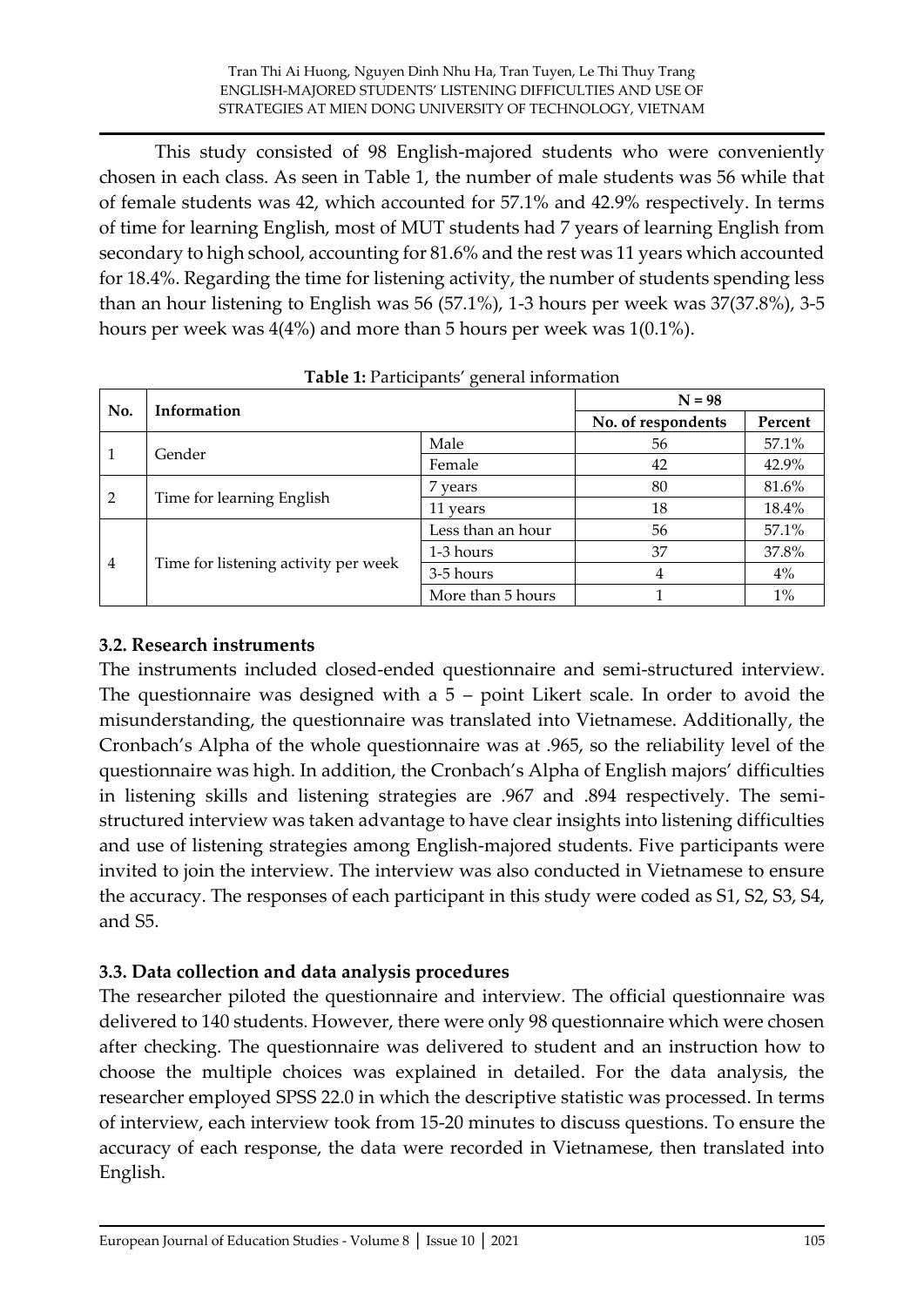### **4. Findings**

# **4.1. English majors' difficulties in listening to English**

Table 2 shows that the total mean scores of English majors' difficulties in listening was rather high (M=3.64; SD=.65). The table interpreted that students faced difficulties in listening in five factors (M=3.64; SD=.65). The responses to each difficulty were not the same. Among the collected data, the difficulties related to the listener was the highest factor (Group 3: M=3.74; SD=.60). The following factor was the difficulties related to the content of the dialogue (Group 1: M=3.70; SD=.68). The difficulties related to the speaker were ranked the third (Group 4: M=3.63; SD=.64). The fourth factor was the difficulties related to the physical setting (Group 5: M=3.61; SD=.70). The difficulties related to the linguistic factors were ranked the last (Group 1: M=3.51; SD=.64).

|       |                             |      | $N=98$    |
|-------|-----------------------------|------|-----------|
| No.   | <b>Difficulties</b>         | M    | <b>SD</b> |
|       | The content of the dialogue | 3.70 | .68       |
|       | The linguistic factors      | 3.51 | .64       |
|       | The listener                | 3.74 | .60       |
|       | The speaker                 | 3.63 | .64       |
|       | The physical setting        | 3.61 | .70       |
| Total |                             | 3.64 | .652      |

**Table 2**: English majors' difficulties in listening to English

**Note:** M: mean; SD: Standard deviation

These data are analyzed and discussed descriptive as follows:

# **A. Listening difficulties related to the content of the dialogue**

The questionnaire included 7 items to ask English majors' difficulties in listening. As can be seen in Table 4.2, it is clear that difficulties that English majors faced were rather high (M=3.72; SD=.861). The results of the study showed that the majority of English majors found it difficult to understand the dialogue in which there were too many unfamiliar words (item 1.1: M=3.83; SD=.800). Besides that, they also said that they had difficulties in understanding the whole dialogue (item 1.7: M=3.79; SD=.815). Moreover, every single word in the dialogue cause students difficulty to understand (item 1.6: M=3.74; SD=.853). As a results, they might not understand the dialogues containing jargon, idioms and slang expressions (item 1.2: M=3.73; SD=.868). Concerning to the topic of dialogue, it also caused difficulties for English majors to understand (item 1.5: M=3.72; SD=.906). Most English majors also commented that long dialogues made them feel tired to follow (item 1.4: M=3.70; SD=.876). Furthermore, English majors agreed that they also found it difficult to understand the dialogue when it had complex grammatical structures (item 1.3: M=3.59; SD=.906).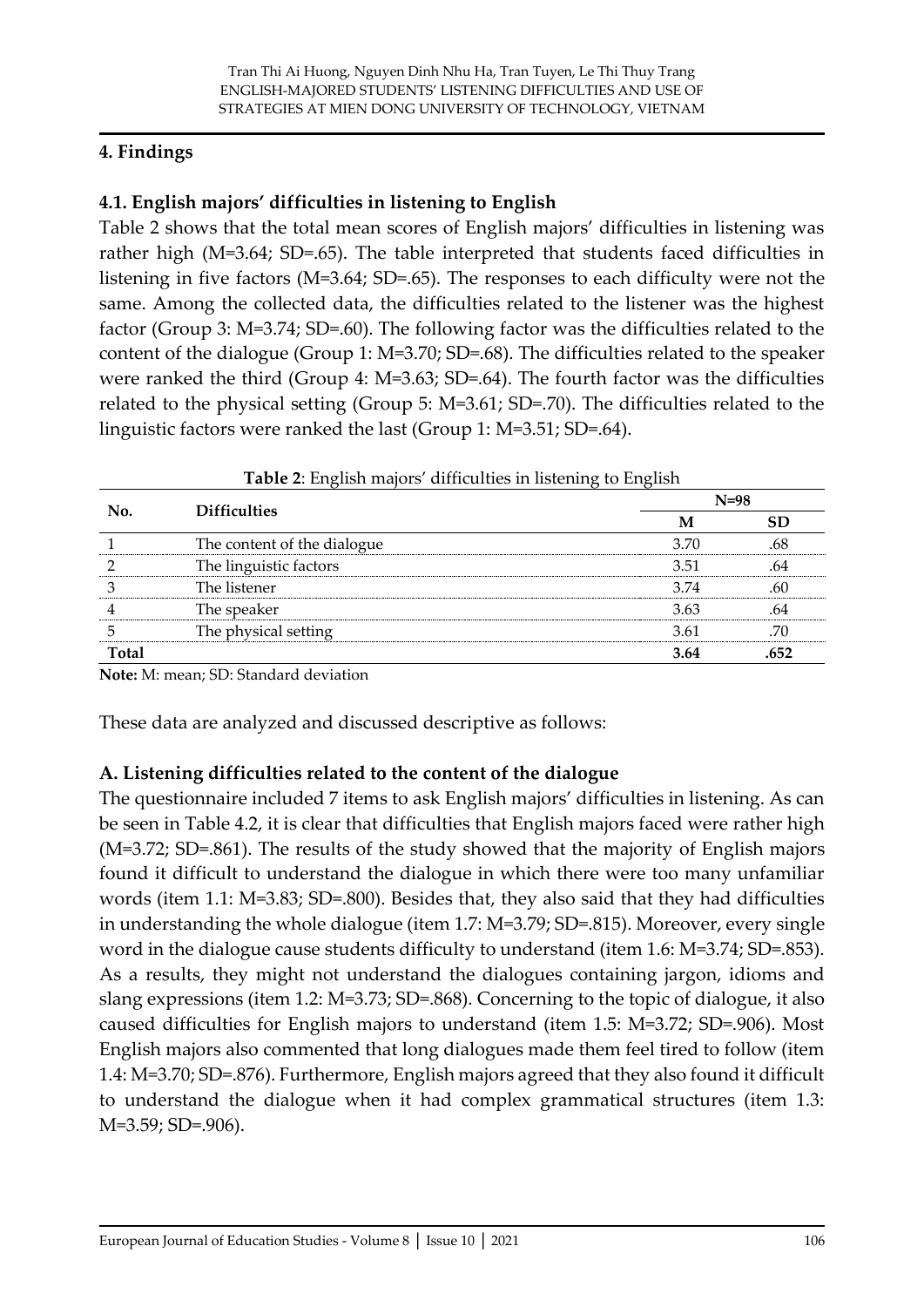| <b>Table 3:</b> The difficulties related to the content of the dialogue |                                                                                                          |        |           |
|-------------------------------------------------------------------------|----------------------------------------------------------------------------------------------------------|--------|-----------|
| No.                                                                     | The difficulties related to the content of the dialogue                                                  | $N=98$ |           |
|                                                                         |                                                                                                          | M      | <b>SD</b> |
| 1.1                                                                     | I find it difficult to understand the dialogue in which there are too many<br>unfamiliar words.          | 3.83   | .800      |
| 1.2                                                                     | I find it difficult to understand the dialogue when it contains jargon, idioms and<br>slang expressions. | 3.73   | .868      |
| 1.3                                                                     | I find it difficult to understand the dialogue when it contains complex<br>grammatical structures.       | 3.59   | .906      |
| 1.4                                                                     | A long dialogue makes me tired or distracted when I listen to the speaker.                               | 3.70   | .876      |
| 1.5                                                                     | I find it difficult to grasp the meaning of all words when the topic of the dialogue<br>is unfamiliar.   | 3.72   | .906      |
| 1.6                                                                     | I find it difficult to understand every single word of every dialogue.                                   | 3.74   | .853      |
| 1.7                                                                     | I find it difficult to understand the whole dialogue.                                                    | 3.79   | .815      |
| <b>Total</b>                                                            |                                                                                                          | 3.72   | .861      |

To further explained the difficulties that English majors had in listening skill, the qualitative data from the interview was analyzed. The most of English majors admitted that they always experienced difficulties with listening comprehension. They also reported some reasons as follows:

"*I cannot understand the unfamiliar words in the dialogue*." (S1)

"*I am confused to understand the dialogues consisting of much information*." (S2)

"*Speakers keep talking and I do not have time to take notes and respond*." (S3)

"*I cannot understand the dialogues because there are too many idioms and slangs*." (S4)

"*I cannot grasp the main ideas of unfamiliar topics*." (S5)

### **B. Listening difficulties related to the linguistic factors**

The difficulties related to the content of the linguistic factors were evaluated by 5 items. As can be seen in Table 4.3, the difficulties of linguistic factors were rather high (M=3.49; SD=.81). Truly speaking, it was not easy for English majors to follow the sequence of the dialogue when it was too long and complex (item 1.12: M=3.62; SD=.711). Furthermore, although the pronunciation was very familiar, English majors could not recognize the words (item 1.8: M=3.57; SD=.908). Therefore, they find it difficult to infer the meaning of unfamiliar words while listening (item 1.11: M=3.55; SD=.761). Consequently, English majors said that they often stopped listening and thinking about the meaning of difficult words (item 1.10: M=3.37; SD=.792). What is more, English majors said that it is difficult for them to follow the signals in spoken messages (item 1.9: M=3.36; SD=888).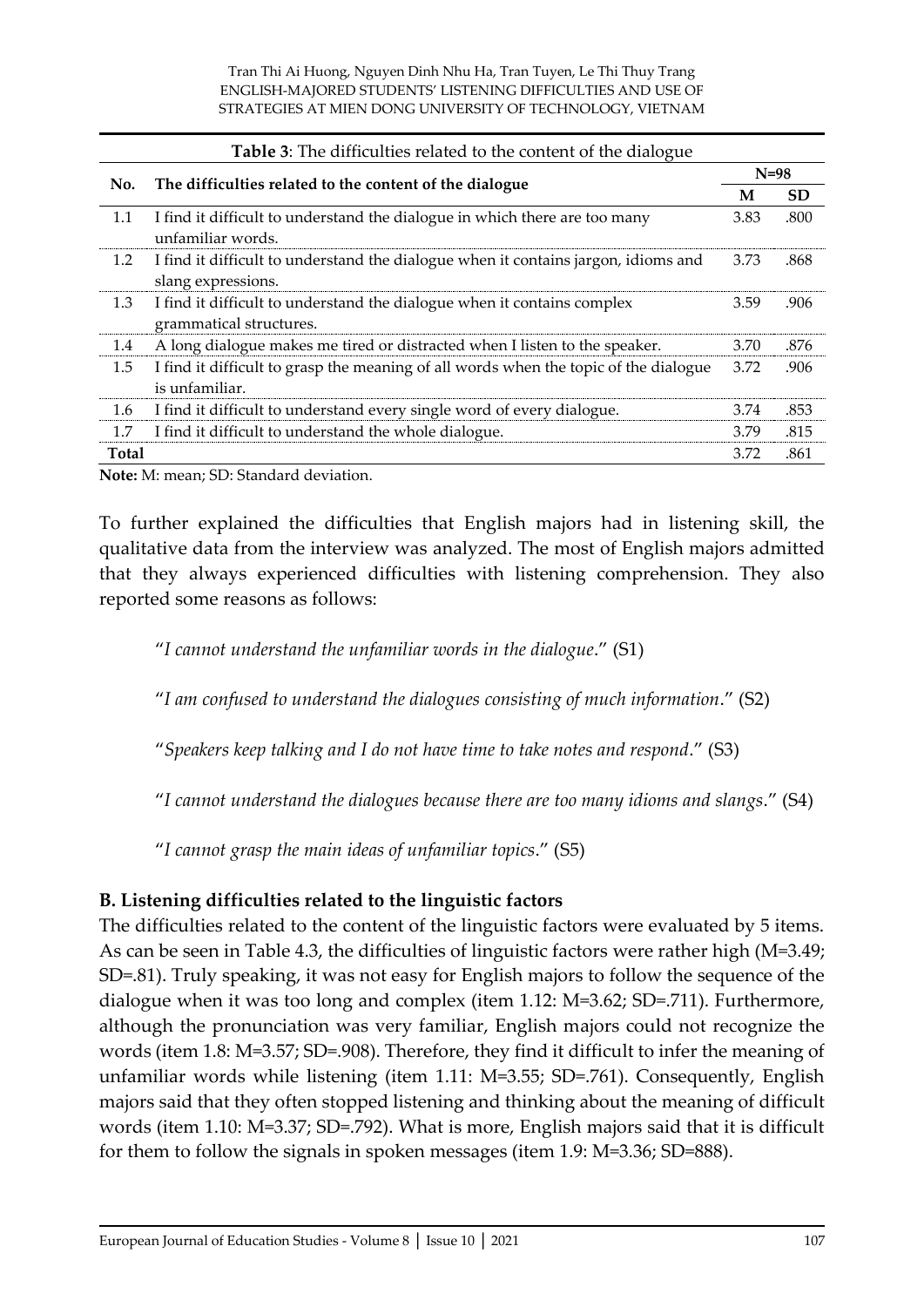|       | <b>Table 4:</b> The difficulties related to the linguistic factors                |        |           |  |
|-------|-----------------------------------------------------------------------------------|--------|-----------|--|
| No.   | The difficulties related to content of the linguistic factors                     | $N=98$ |           |  |
|       |                                                                                   | M      | <b>SD</b> |  |
| 1.8   | I find pronunciation familiar but cannot recognize the words.                     | 3.57   | .908      |  |
| 1.9   | I find it difficult to recognize the signals, which indicate that the speaker is  | 3.36   | .888      |  |
|       | moving from one point to another.                                                 |        |           |  |
| 1.10  | I stop listening and start thinking about the meaning of word when                | 3.37   | .792      |  |
|       | encountering an unknown word.                                                     |        |           |  |
| 1.11  | I find it difficult to infer the meaning of an unknown word while listening.      | 3.55   | .761      |  |
| 1.12  | I find it difficult to follow the sequence of the dialogue when the sentences are | 3.62   | .711      |  |
|       | too long and complex.                                                             |        |           |  |
| Total |                                                                                   | 3.49   | .812      |  |

The qualitative data were used to interpreted English majors' comments on the linguistic factors. It was evident that English majors were trapped into common factors as follows:

"*I do not understand the use of signal words in spoken messages*." (S1)

"*I always spend three to five minutes to think of the meaning of unfamiliar words*." (S2)

"*I do my best to separate long sentences into smaller ones to understand*." (S3)

"*I cannot understand complex sentences in spoken messages*." (S4)

"*I try to imitate the pronunciation of clients to guess the meaning. However, I cannot infer the whole meaning of messages*." (S5)

### **C. Listening difficulties related to the listener**

The difficulties related to the listener were measured by 11 items. As can be noticed in Table 4.4, the difficulties that English majors dealt with were very high (M=3.74; SD=.79). The findings revealed that English majors had difficulty to follow the dialogue they had no interest (item 1.22: M=3.94; SD=.771). Most of them confessed that they were slow at guessing the meaning of words in dialogue (item 1.21: M=3.89; SD=.823). Moreover, they were not confident to listen to speaker' English (item 1.20: M=3.81; SD=.808). As results of negative feelings while listening, they could not concentrate well and predict the content of dialogue (item 1.21 & 1.13: M=3.80; SD=.873 & .625). Besides, they could not catch up with the flow of speech because of dealing with the concentration on words and phrases (item 1.15: M=3.71; SD=.786). As they lacked vocabulary and necessary grammatical structures, they also did not listen well (item 1.17: M=3.70; SD=.763). Furthermore, because of not being good at listening skills, they found it difficult to listen to the dialogue (item 1.23: M=3.65; SD=.801). In case of long dialogues, English majors could not concentrate well (item 1.14: M=3.63; SD=.878). Apparently, poor pronunciation caused difficulty for students to understand while listening (item 1.18: M=3.61; SD=.727).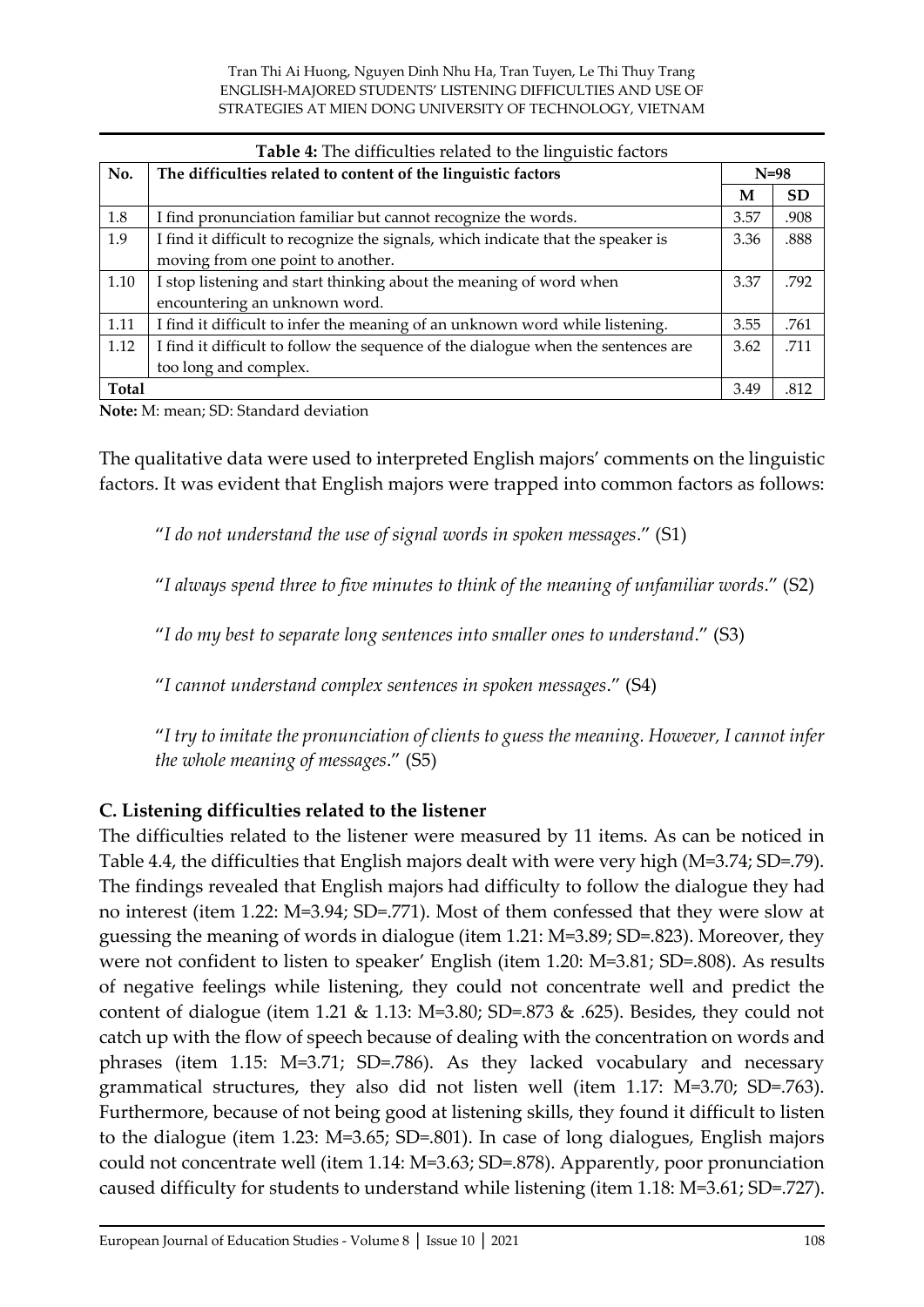With regard to English proficiency, it was also a problem for English majors (item 1.16: M=3.56; SD=.897).

|       | The difficulties related to the listener                                          |      | $N=98$    |
|-------|-----------------------------------------------------------------------------------|------|-----------|
| No.   |                                                                                   | M    | <b>SD</b> |
| 1.13  | I am unable to concentrate because I look for the answers and listen to the       | 3.80 | .873      |
|       | dialogue at the same time.                                                        |      |           |
| 1.14  | I lose my concentration when the dialogue is too long.                            | 3.63 | .878      |
| 1.15  | I lose the flow of speech because I concentrate very hard on understanding every  | 3.71 | .786      |
|       | word or phrase I hear.                                                            |      |           |
| 1.16  | I find it difficult to understand dialogues because of my poor pronunciation.     | 3.56 | .897      |
| 1.17  | I find it difficult to understand dialogues because of poor vocabulary and        | 3.70 | .763      |
|       | grammar.                                                                          |      |           |
| 1.18  | I find it difficult to understand dialogues because of my low English proficiency | 3.61 | .727      |
|       | level.                                                                            |      |           |
| 1.19  | I am not good at predicting what would come next in a dialogue.                   | 3.80 | .625      |
| 1.20  | I feel nervous when listen to my customers' speaking English.                     | 3.81 | .808      |
| 1.21  | I am very slow at guessing the meaning of words in a dialogue.                    | 3.89 | .823      |
| 1.22  | I find it difficult to follow a dialogue when I am not interested.                | 3.94 | .771      |
| 1.23  | I find it difficult to follow a dialogue because of my poor listening skills.     | 3.65 | .801      |
| Total |                                                                                   | 3.74 | .795      |

**Note:** M: mean; SD: Standard deviation

Aligning with quantitative data, the qualitative data were used to show English majors' personal difficulties while listening. In the interview, English majors reported some possible difficulties concerned with listening:

"*I do not know how to interpret the meaning correctly while listening*." (S1)

"*I feel exhausted in the middle of long dialogues*". (S3)

"*I do not prepare essential words to use for each dialogue*." (S4)

# **D. Listening difficulties related to the speaker**

The difficulties related to the speaker were measured by 5 items. As can be seen in Table 4.5, English majors' difficulties related to the speaker while listening were rather high (M=3.68; SD=.859). Among items, English majors admitted that they found difficult to understand unclearly pronounced words (item 1.24: M=3.84; SD=.821). It was also the reason why English majors could not understand the dialogue without looking at the speaker's body language (item 1.25: M=3.80; SD=.837). Moreover, unfamiliar accents made them feel confused to understand (item 1.26: M=3.72; SD=.871). In fact, English majors faced obstacles to understand when the speakers speak to fast (item 1.27: M=3.59; SD=.918). Unsurprisingly, English majors felt exhausted when the speaker did not pause long enough (item 1.28: M=3.49; SD=.852).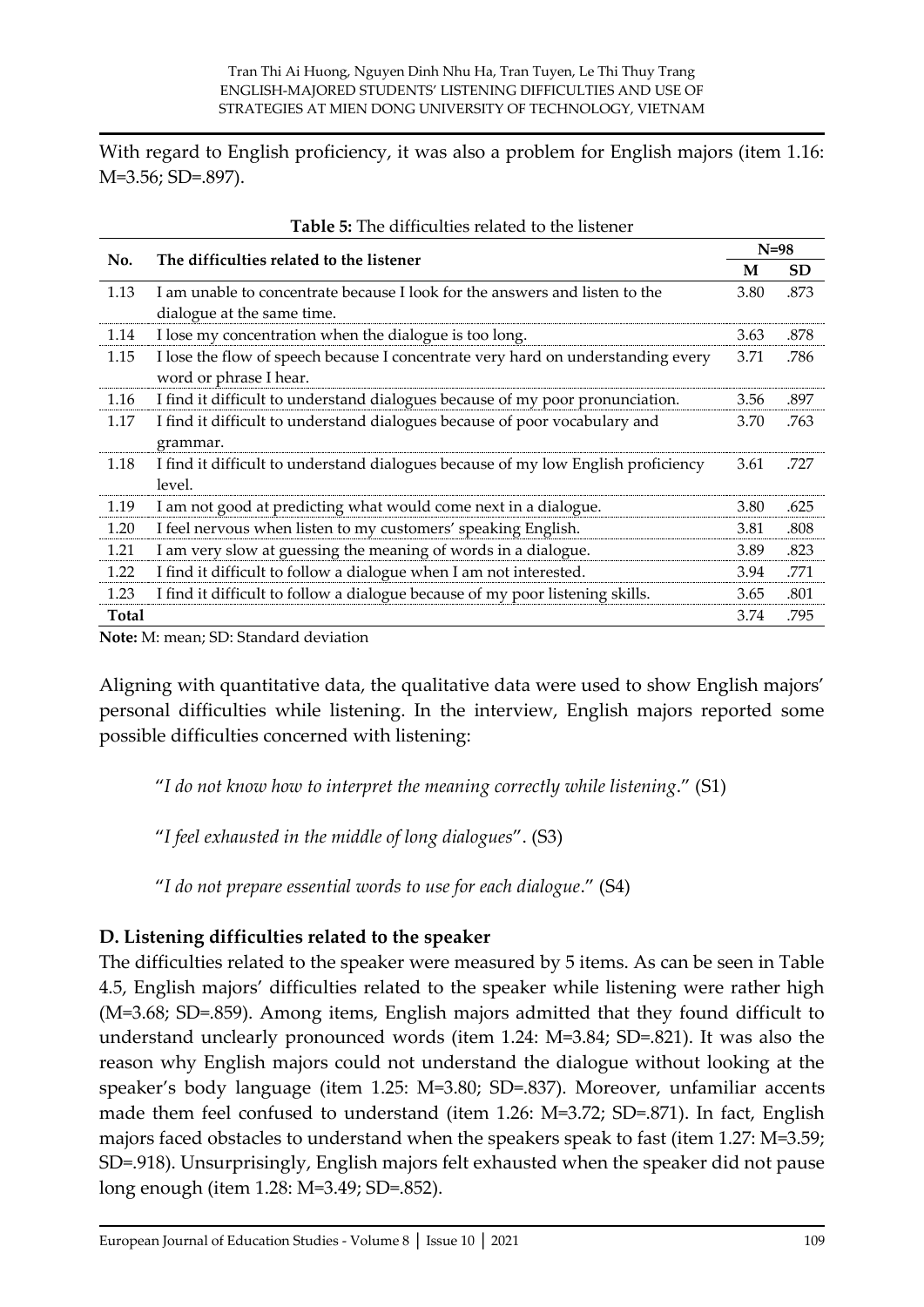| Table 6: The difficulties related to the speaker |                                                                                                |        |           |  |
|--------------------------------------------------|------------------------------------------------------------------------------------------------|--------|-----------|--|
| No.                                              | The difficulties related to the speaker                                                        | $N=98$ |           |  |
|                                                  |                                                                                                | М      | <b>SD</b> |  |
| 1.24                                             | I find it difficult to understand the meaning of words which are not pronounced<br>clearly.    | 3.84   | .821      |  |
| 1.25                                             | I find it difficult to understand the dialogue without seeing the speaker's body<br>language.  | 3.80   | .837      |  |
| 1.26                                             | I have difficulty understanding speakers with unfamiliar accents.                              | 3.72   | .871      |  |
| 1.27                                             | I find it difficult to understand when speakers speak too fast.                                | 3.59   | .918      |  |
| 1.28                                             | I find it difficult to understand the dialogue when the speaker does not pause<br>long enough. | 3.49   | .852      |  |
| <b>Total</b>                                     |                                                                                                | 3.68   | .859      |  |

In addition, some qualitative data proved English majors' difficulties while listening. In the interview, they expressed their ideas as follows:

"*I feel exhausted and scared to cope with different accents of clients*." (S1)

"*I try to imagine the words from clients' pronunciation. However, I cannot have any clues*." (S2)

"*My partners do not split up sentences, so I cannot understand what they say*." (S4)

"*It seems they speak too fast and I am left behind. As a result, I cannot hear anything from them*." (S5)

### **E. Listening difficulties related to the physical setting**

Listening difficulties related to the physical setting were measured by 2 items. As can be seen in Table 7, the difficulties related to the physical setting were rather high (M=3.61; SD=.81). Related to this factor, the noise of surroundings also causes difficulties for students to understand (item 1.29: M=3.76; SD=.838). Besides that, too many speakers at the same time made students find it difficult to hear (item 1.30: M=3.47; SD=.789).

| <b>THEIR IT THE MILLEMENT LEARCH TO THE PILTOICAL SCILLING</b> |                                                                      |      |        |  |  |
|----------------------------------------------------------------|----------------------------------------------------------------------|------|--------|--|--|
| No.                                                            | The difficulties related to the physical setting                     |      | $N=98$ |  |  |
|                                                                |                                                                      | М    | SD     |  |  |
| 1 29                                                           | I find it difficult to concentrate with noise around.                | 3.76 | .838   |  |  |
| 1.30                                                           | I find it difficult to listen to a group of speakers simultaneously. | 3.47 | 789    |  |  |
|                                                                | Total                                                                | 3.61 |        |  |  |
|                                                                | .                                                                    |      |        |  |  |

**Table 7:** The difficulties related to the physical setting

**Note:** M: mean; SD: Standard deviation

In terms of qualitative data, some examples for the reasons why the physical setting was difficult for them to listen were interpreted as follows: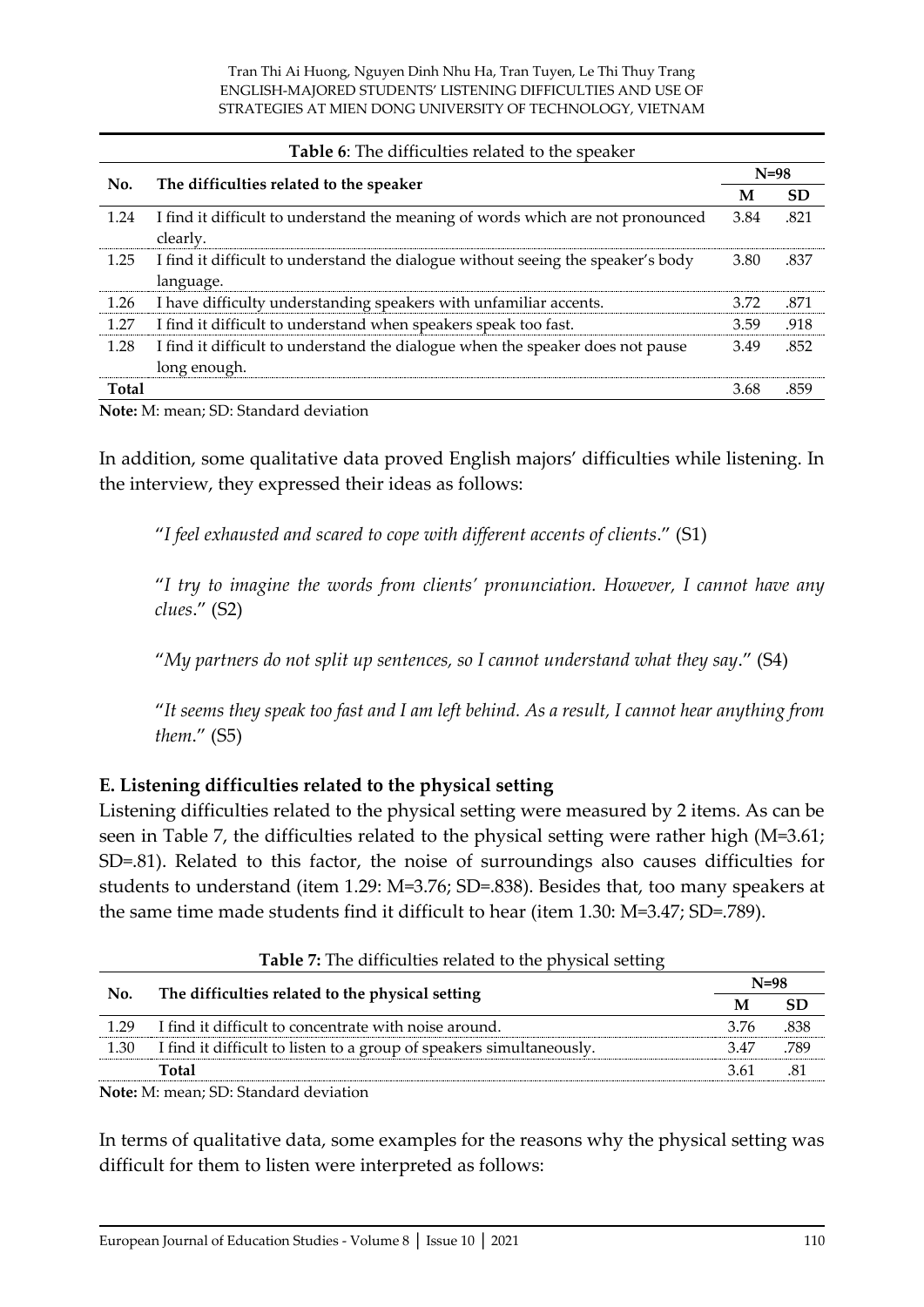"*I cannot concentrate well while other people are working next to me*." (S2)

"*There are too many people joining the conversation. Consequently, I cannot listen well to their ideas*." (S3)

"*The noise of vehicles on street nearby cause me difficult to hear*." (S4)

### **4.2. English majors' use of listening strategies**

With respect to the listening strategies, as can be observed in Table 8, the frequency of using listening strategies was rather high (M=3.62; SD=.495), which means that English majors used listening strategies rather frequently.

Listening strategies included metacognitive, cognitive and socio-affective. Among the listening strategies, the frequency of using cognitive strategies was the highest (Group 2: M=3.72; SD=.455). The next one was metacognitive strategies (Group 1: M=3.60; SD=.568). The socio-affective strategies were used at the least level (Group 3: M=3.55; SD=.463).

|              |                      |      | $N=98$ |
|--------------|----------------------|------|--------|
| No.          | Listening strategies | M    | SD     |
|              | Meta-cognitive       | 3.64 | .729   |
|              | Cognitive            | 3.72 | .455   |
|              | Socio-affective      | 3.59 | .463   |
| <b>Total</b> |                      | 3.62 | .495   |

**Table 8**: English majors' listening strategies

**Note:** M: mean; SD: Standard deviation

These data are analyzed and discussed descriptively as follows:

### **A. Metacognitive listening strategies**

There were 5 items to check English majors' frequency of using metacognitive listening strategies. As can be seen in Table 9, students always prepare their mind to focus on speakers' messages (item 2.2: M=.73; SD=.726). The findings further confirmed that English majors had a clear plan for what they were going to listen to (item 2.3: M=3.71; SD=.732). As a result, they always clarified objectives of listening activities (item 2.1: M=3.69; SD=.817). Moreover, English majors often reflected on their problems such as strange words that they did not understand (item 2.4: M=3.66; SD=.786). They also evaluated their understanding by checking with partners (item 2.5: M=3.49; SD=750).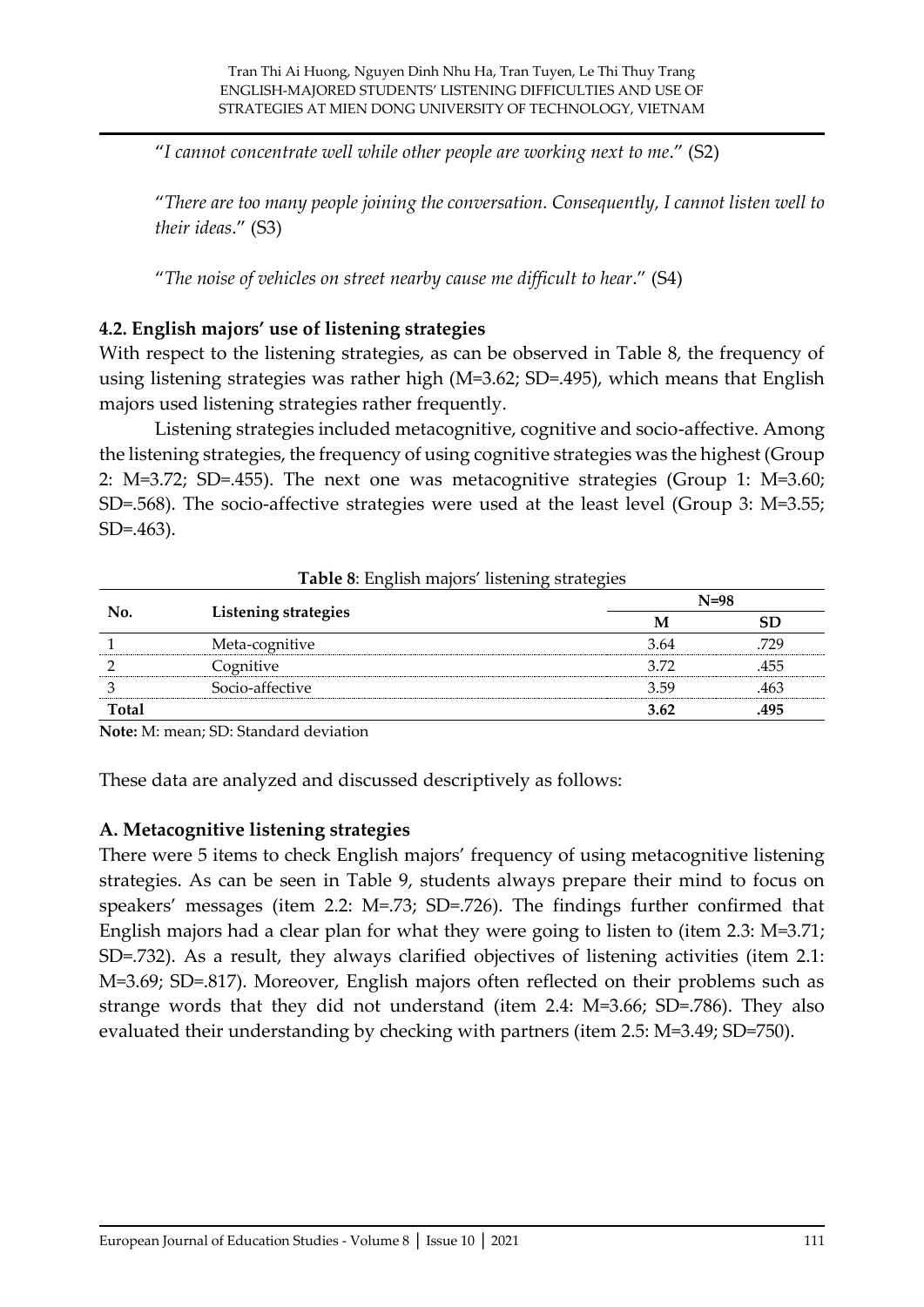|              | Table 9: The frequency of using meta-cognitive listening strategy                   |        |           |  |  |
|--------------|-------------------------------------------------------------------------------------|--------|-----------|--|--|
| No.          | Meta-cognitive listening strategy                                                   | $N=98$ |           |  |  |
|              |                                                                                     | M      | <b>SD</b> |  |  |
| 2.1          | I clarify objectives of listening activities.                                       | 3.69   | .817      |  |  |
| 2.2          | I prepare my mind to concentrate on speakers' messages.                             | 3.73   | .726      |  |  |
| 2.3          | I have a clear plan in my head for how I am going to listen.                        | 3.71   | .732      |  |  |
| 2.4          | I reflect on my problems such as strange words that I do not understand.            | 3.66   | .786      |  |  |
| 2.5          | I evaluate how much I can understand by confirming the contents with my<br>partners | 3.49   | .750      |  |  |
| <b>Total</b> |                                                                                     | 3.64   |           |  |  |

For the reason why metacognitive listening strategies were important and often used in oral commutation, 42% of English majors said that they needed to have clear steps to comprehension speakers' messages. Besides that, they also mentioned about the ways how to cope with listening difficulties by using the strategy as follows:

"*I often evaluate my understanding when I listen to my partners*." (S2)

"*I reflect problems and try to find out the best solution for understanding*." (S3)

"*I keep listening to partners and make efforts to solve listening difficulties*." (S5)

# **B. Cognitive listening strategies**

Cognitive listening strategies were the most frequent used by English majors (M=3.72; SD=.455). As can be seen in Table 10, it was measured by seven items. English majors usually concentrate on main ideas then details (item 2.10: M=3.83; SD=.460). In addition, they usually guessed the meanings based on familiar words (item 2.12: M=3.81; SD=.421) and tried to understand each word in spoken messages (item 2.7: M=3.80; SD=.461). Furthermore, they usually guessed the meaning of words by connecting with speakers' gestures (item 2.8: M=3.70; SD=.461). What is more, English majors usually noticed the stressed words from spoken messages (item 2.6: M=3.68; SD=.501). As a result, they usually may much attention to key words and stressed words (item 2.9: M=3.65; SD=.421). However, English majors also sometimes predicted the contents of spoken messages by looking at speakers' body language (item 2.11: M=3.62; SD=.420).

|      | Cognitive listening strategy                                                 | $N=98$ |           |
|------|------------------------------------------------------------------------------|--------|-----------|
| No.  |                                                                              | M      | <b>SD</b> |
| 2.6  | I notice the stressed words from spoken messages.                            | 3.68   | .501      |
| 2.7  | I try to understand each word in spoken messages.                            | 3.80   | .500      |
| 2.8  | I guess the meaning of words by connecting them with speakers' gestures.     | 3.70   | .461      |
| 2.9  | I pay much attention to key words and stressed words.                        | 3.65   | .421      |
| 2.10 | I concentrate on main ideas first and then details.                          | 3.83   | .460      |
| 2.11 | I predict the contents of spoken messages by look at speakers' body language | 3.62   | 420       |

**Table 10**: The frequency of using cognitive listening strategy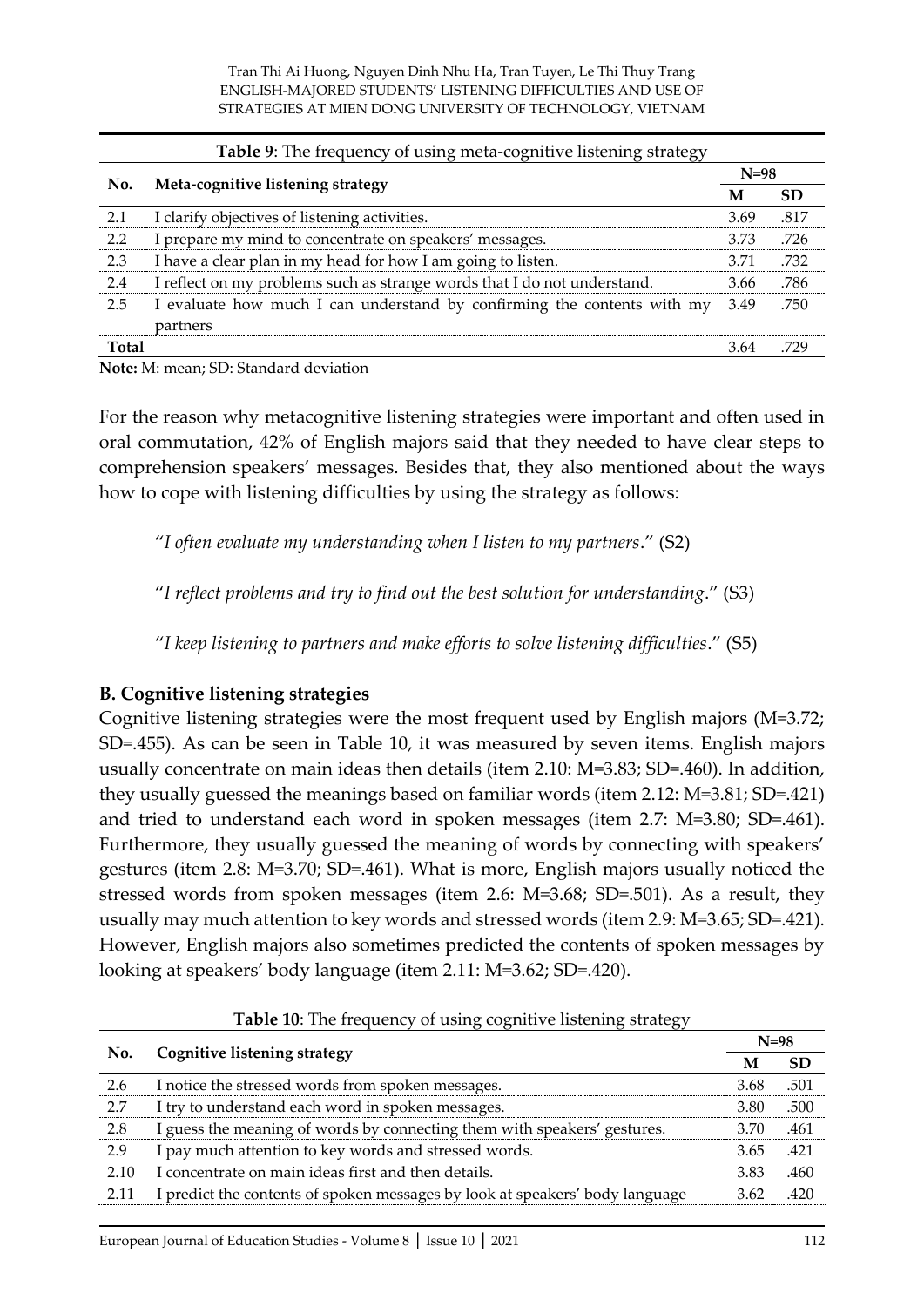| <br>$-1$ | $\cdots$<br>on the<br>$1n$ $\alpha$ c<br>-tamil*<br>01100c<br>hased<br>л. | - റ- | ≖∸        |
|----------|---------------------------------------------------------------------------|------|-----------|
|          |                                                                           | 3.OU | --<br>40. |

Concerning the data collected from the interview, 65.8% of English majors agreed that cognitive strategy was the most meaningful for listening to clients. They admitted that they usually used this strategy. Some of their responses are as follows:

"*I try to connect new vocabulary with existing word system*." (S1)

"*I pay attention to speakers' gestures to guess the meaning of strange words*." (S3)

"*I write down strange words and transferred into long-term memory for retrieval*. (S4)

"*I sometimes imitate speakers' pronunciation to guess the meanings*." (S5)

### **C. Socio-affective listening strategies**

Socio-affective listening strategies were the last strategy which was used by English majors. As gleaned from Table 11, English majors relatively often used this strategy (M=3.55; SD=.463). Among 4 items, English majors usually asked their partners in case they did not understand what they spoke (item 2.15: M=3.92; SD=.421). Besides that they usually asked their partners to confirm their understanding (item 2.14: M=3.61; SD=.510). Furthermore, they immediately asked their partners if they did not understand spoken messages (item 2.13: M=3.50; SD=.501). Besides, they tried to relax while they were listening to their clients (item 2.16: M=3.36; SD=.420).

| No.   | Socio-affective listening strategy                                 | $N=98$ |      |
|-------|--------------------------------------------------------------------|--------|------|
|       |                                                                    | M      | SD   |
| 2.13  | I ask my partners questions I do not understand.                   | 3.50   | .501 |
| 2.14  | I ask my partners to confirm the contents of spoken messages.      | 3.61   | .510 |
| 2.15  | I ask my partners to check my understanding of each spoken message | 392    | .421 |
| 2.16  | I try to relax myself while I am listening to my clients.          | 3.36   | .420 |
| Total |                                                                    | 3.59   |      |

**Table 11:** The frequency of using socio-affective listening strategy

**Note:** M: mean; SD: Standard deviation

Along with quantitative, qualitative interview unfolded that English majors (42%) also agree that this strategy was essential while listening to clients. It was obvious that they want to have a supportive working environment for understanding. Some of the examples were listed as follows:

"*I try to take a deep breath and relax while I listen to my partners*." (S1)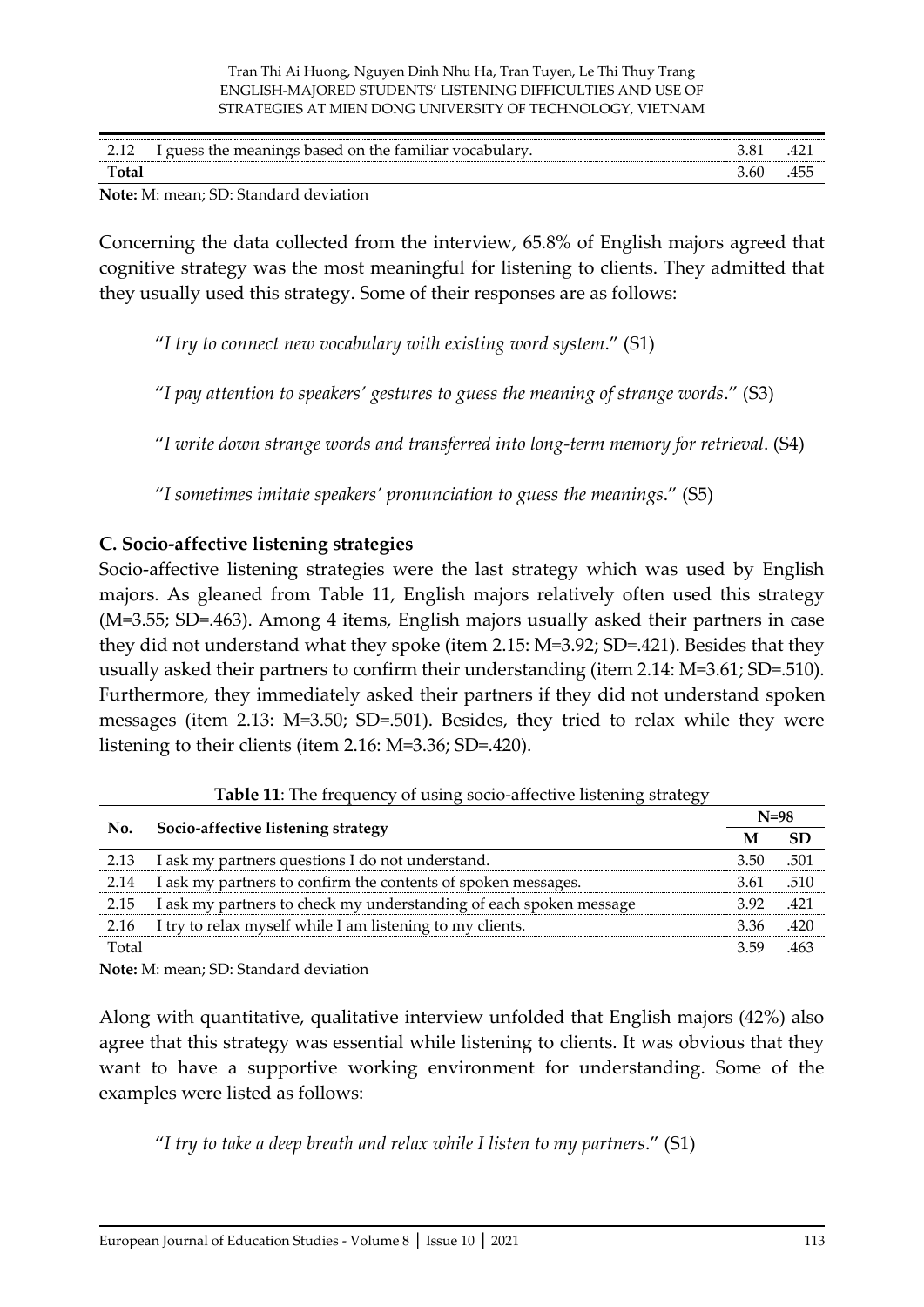"*I always share problems with my partners in order they I can solve difficulties in listening comprehension*." (S2)

"*I am willing to ask my partners to repeat when I don't understand*." (S4)

### **5. Discussion**

The findings of the study have revealed some highlighted English majors' difficulties in listening and use of listening strategies.

Firstly, the results showed that English majors' difficulties in listening consisted of the difficulties related to the content of dialogue, the content of linguistic factors, the listener, the speaker and the physical setting. In terms of the difficulties related to the content of dialogue, the findings corroborated the ideas of Underwood (1998) and Higgins (1995), who mentioned about the difficulties in listening when the listeners did not have enough words and cannot focus on the whole dialogue. As found in this study, students said that they found it difficult to understand the whole dialogue because of containing too many unfamiliar words. Moreover, the results also divulged that the students dealt with difficulties because of unfamiliar topics and shortage of prior knowledge and grammatical structures. These finding were partially supported by the previous research carried out by Anderson and Lynch (2003); Khamprated (2012); Abidin (2013); Desliana, Marzuki and Hadrinana (2016); Amir et al. (2019). With reference to the difficulties related to the linguistic factors, the study found that students found it difficult to understand speakers' spoken messages because they could not catch up with long dialogues and unknown words. Besides that, the signals in the dialogue also caused them difficulty to understand while listening. These findings are in line with Cervantes and Gainer (1992); Littlewood (1998); Julamonthol (2015) who also concluded that signals and long messages caused difficulties for listeners to understand. Bingo et al. (2014) also pointed out unknown words in dialogues would be difficult for listeners to recognize. In addition, the length of spoken message is also the most difficult for listeners to follow (Higgins, 1995). In terms of the difficulties related to the listeners, it is obvious that students found it difficult to follow speakers because of low English level. They seemed to lack vocabulary and grammatical structures to support their understanding. This finding is in line with Khamprated (2012). Besides that, students' interest was also a big obstacle. This finding is consistent with that of Assaf (2015) revealing that listeners faced problems when they had no interest in listening activity. What is more, the finding is in line with Amir et al. (2019) who emphasized that insufficient listening skills make listeners find it difficult to understand. Concerning the difficulties related to the speakers, the findings seemed to be consistent with Brown and Yule (1983); Munro and Derwing (1999); Goh (1999) who showed that different accents can reduce listeners' comprehension. In fact, students had bad experience with different and unfamiliar accents of speakers. The findings are also in line with studies of Khamprated (2012); Hamouda (2013) and Abidn (2013) who mentioned about regional accent and unfamiliar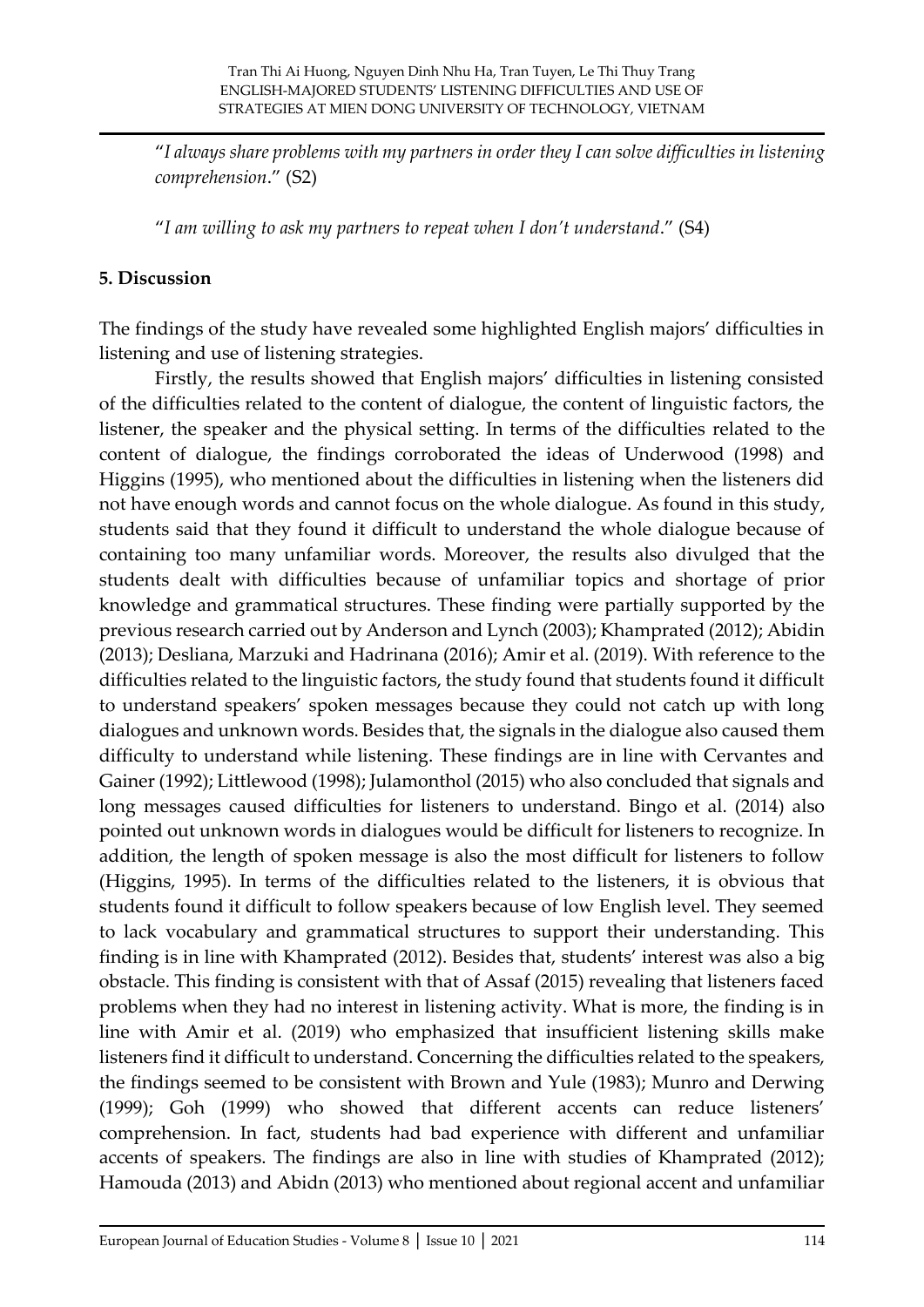pronunciation leading to difficulties in listeners' understanding. Regarding the difficulties related to the physical setting, this factor seemed to have the least difficult for students. However, it is also in line with Chetchumlong (1987); Hamouda (2013) who said that surroundings can cause problems for listeners.

With reference to listening strategies used by English majors, the finding showed that students frequently used listening strategies which consisted of meta-cognitive, cognitive and socio-affective strategies. In terms of meta-cognitive listening strategy, the findings of study were in line with Flavell (1979); Vandergrift (1999); Sheorey and Mokhatari (2001); Holden (2004) who mentioned about the process of meta-cognitive and building listeners' character. The findings of this study showed that students always had plans for their listening. They had their own ways to check the understanding by confirming information with speakers. Regarding cognitive listening strategy, the results were partially consistent with Vandergrift (1997); Teng (1998); Purnomowati (2016); Raeisi and Mohseny (2009); Ngo Thi Hang Nga (2014), Duong My Tham, Tran Thi Hoang Trang and Tran Quoc Thao (2019), Nguyen Dinh Nhu Ha (2020) who reported that the cognitive listening strategy was used the most by students. The findings revealed that English majors always paid much attention to key words and guessed the meaning by connecting with speakers' gestures. These findings were similar to the study of Ngo Thi Hang Nga (2014). In terms of socio-affective listening strategy, the results were similar to Vandergrift (1997); Savigon and Sysoyev (2002); Flowerdew and Miller (2005) and Ngo Thi Hang Nga (2015); Purnomowati (2016) findings which showed that socio-affective strategy supported English majors to become confident and active to share difficulties with their partners. The current study found that students always collaborated with the speakers in order to have better comprehension in listening.

# **6. Conclusion**

The findings of this study indicates that English-majored students at Mien Dong University of Technology had difficulties in listening skills such the difficulties related to the content of dialogue, the content of linguistic factor, the speaker, the listener and the physical setting. However, they were aware of employing listening strategies to improve listening skills and cope with difficulties. One of the significant findings to emerge from the study was that MUT English-majored students frequently used listening strategies such as metacognitive, cognitive and socio-affective strategies in most of conversation or listening activities.

The findings recommend several courses of action for the administrations, English teacher and English-majored students at MUT. For the administrations, it would be better to design well-equipped laboratories so that students can have more chances to practice English skills with their partners and find out learning materials for their learning. Besides, they must make sure that conferences or workshops in English language should be frequently organized to share English teaching and learning methods to teachers and English-majored students. For the English teachers, they should pay careful attention to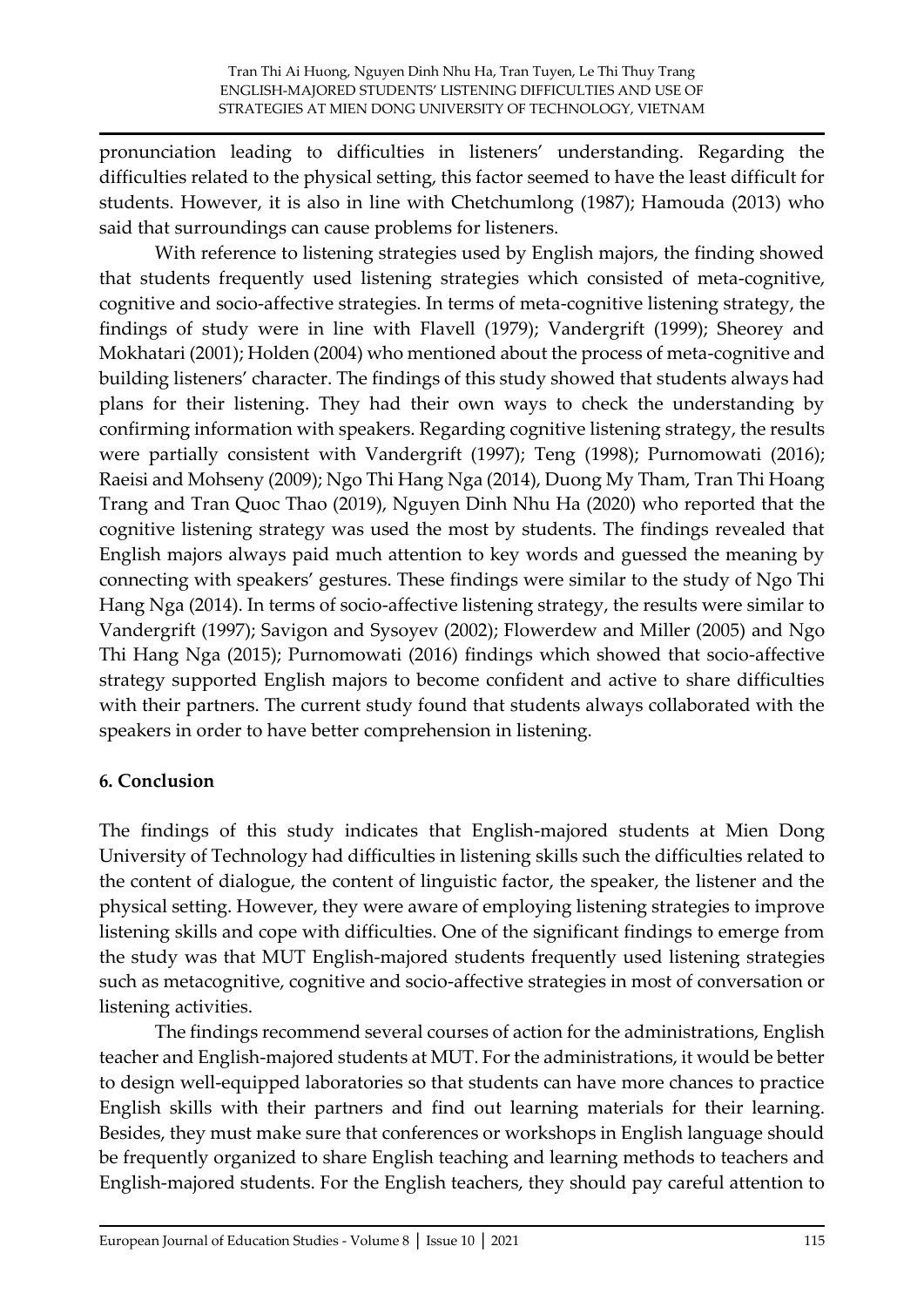students' difficulties in English listening skills. As a result, they can encourage and motivate students to learn better. Besides that, they should instruct students how to take advantage of listening strategies to deal with difficulties effectively. Moreover, the teachers should design more in-class and out-of-class activities for students to improve their listening skills. To English majors, they should frequently practice English listening skills in order that they can find it easy to realize and overcome difficulties in listening. Besides that, they should be aware of the importance of English listening strategies to apply into various kinds of listening tasks.

There were some limitations that related to this study. Firstly, the sample size was not big enough to represent the whole situation in MUT. Secondly, it would be better to use pre-test and post-test to check students' difficulties in listening as well as effective use of listening strategies instead of questionnaire and semi-structure interview.

### **Conflict of Interest Statement**

The authors declare no conflicts of interests.

#### **About the Author**

**Tran Thi Ai Huong** is a lecturer in English at Ho Chi Minh City Industry and Trade College, Vietnam. Her research interests focus on English teaching methodology, English for specific purposes.

**Nguyen Dinh Nhu Ha** is a lecturer at Mien Dong University of Technology. He is doing a Ph.D. degree in education in HCMC University of Education and Technology. His research interests are English teaching methodology, English for specific purposes, curriculum planning and teaching technology.

**Tran Tuyen** is a professor at HCMC University of Education and Technology. His research interests are teaching methodology, teaching technology and curriculum development.

**Le Thi Thuy Trang** is a sophomore student at HCMC Open University. She is also an English teacher at English centers in Ho Chi Minh. She is interested in English teaching methodology and English for specific purposes.

### **References**

- Abidin, M. (2013). English listening comprehension problems of students from China learning English in Malaysia. *Elixir International Journal*, *57*, 14009-14022.
- Amir, R. M., Salija, K. & Weda, S. (2019). *English listening problems faced by students at an Indonesian senior high school*. Unpublished master thesis, Unversitas Negeria Makassar, Nigeria.

Anderson, A., & Lynch, T. (2003). *Listening*. Oxford: Oxford University Press.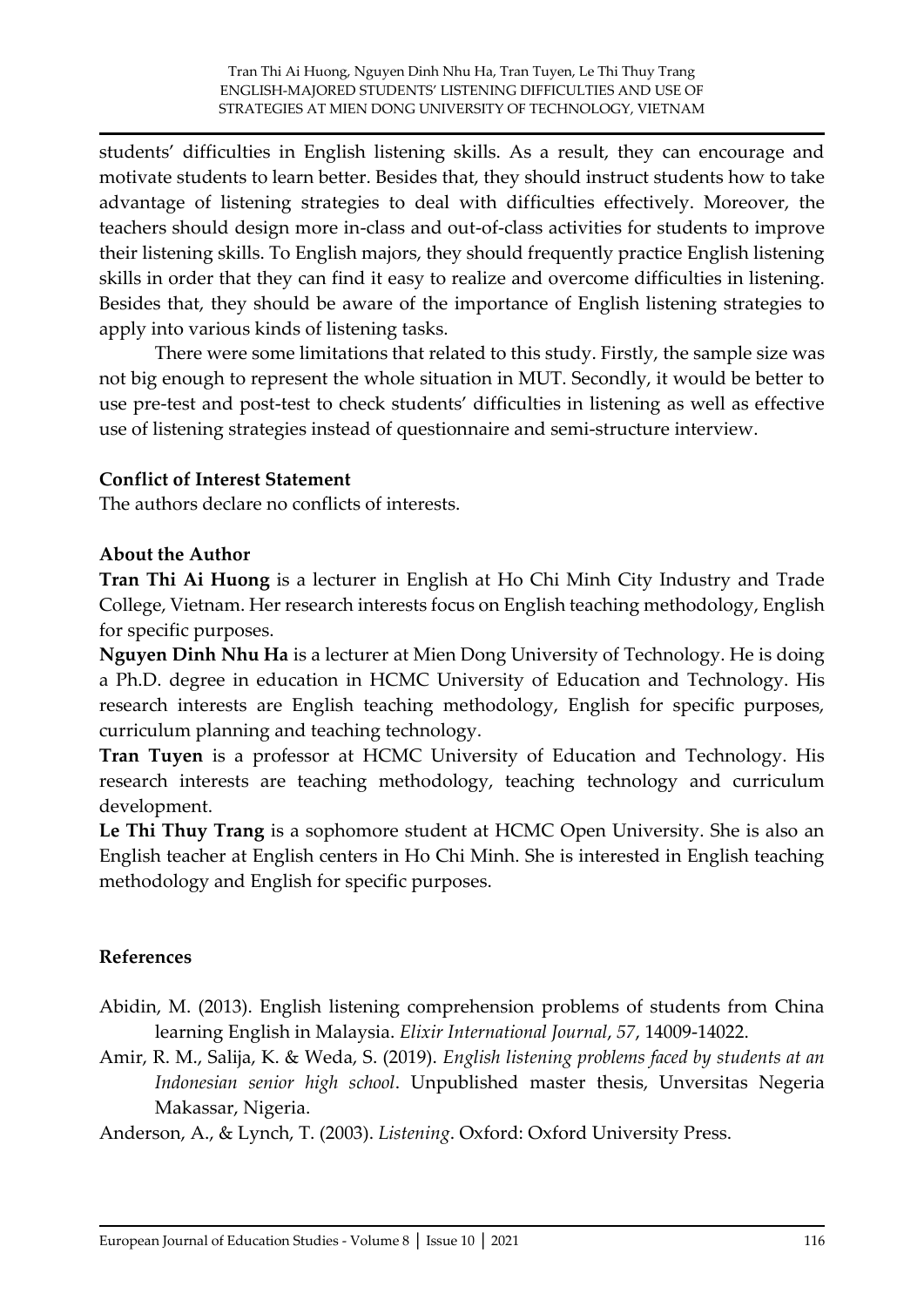- Assaf, A. H. (2015). *The difficulties encountered by EFL learners in listening comprehension as perceived by ELC students at the Arab American University*. Unpublished master thesis, An-Najah National University, Palestine.
- Bacon, S. M. (1992). The relationship between gender, comprehension, processing strategies, cognitive, and affective response in foreign language listening. *The Modern Language Journal, 76*, 160-178.
- Bingol et al. (2014). Listening comprehension difficulties encountered by students in second language learning class. *Journal of Education and Instructional Studies, 4*(4), 2146-7463.
- *Brown*, G. A., & *Yule*, G. (*1983*). *Teaching the spoken language*. Cambridge: Cambridge University Press.
- Brown, S. (1995). *Teaching Listening.* Cambridge: Cambridge University Press.
- Buck, G. (2001). *Assessing Listening*. Cambridge: Cambridge University Press.
- Cervantes, R & Gainer, G. (1992). The effects of syntactic simplification and repetition on listening comprehension. *TESOL Quarterly, 1*(1), 89-132.
- Chetchumlong, S. (1987). Problems of teaching English listening. *TESOL Quarterly, 1*(3), 35-46.
- Derry, S. J., & Murphy, D. A. (1986). Designing systems that train learning ability: From theory to practice. *Review of Educational Research, 56*, 1-39.
- Derwing, T. M. (1999). Foreign accent, comprehensibility, and intelligibility in the speech of second language learners. *Language Learning, 49*(1), 285-310.
- Desliana, U., Marzuki, A. & Hadriana, C. (2016). A study on listening comprehension problems faced by second year students of English study program FKIP-UR. *Neliti, 1*(4), 1-9.
- Dornyei, Z. (1997). Communication strategies in a second language: Definitions and taxonomies. *Language learning, 47*(1), 173-210.
- Tham, D. M., Trang, T. T. H & Thao, T. Q. (2019). Eleventh graders' actual use of English listening learning strategies at Duong Van Duong high school. *VNU Journal of Foreign Studies, 35*(1), 114-130.
- *Flavell*, J. H. (*1979*). Metacognition and cognitive monitoring: A new area of cognitivedevelopmental inquiry. *American Psychologist, 34*, 906-911.
- Flowerdew, J. & Miller, L. (2005). *Second language listening: Theory and practice*. Cambridge: Cambridge University Press.
- Gilakjani, A. P., & Sabouri, N. B. (2016). Learners' listening comprehension difficulties in English language learning: A literature review. *English Language Teaching, 9*, 123- 133.
- Goh, C. C. M. (1998). How ESL learners with different listening abilities use comprehension strategies and tactics. *Language Teaching Research, 2*(2), 124-147.
- Griffths, C. (1992). Strategies of successful language learners. *Journal of English Language Studies, 1*(3), 1-10.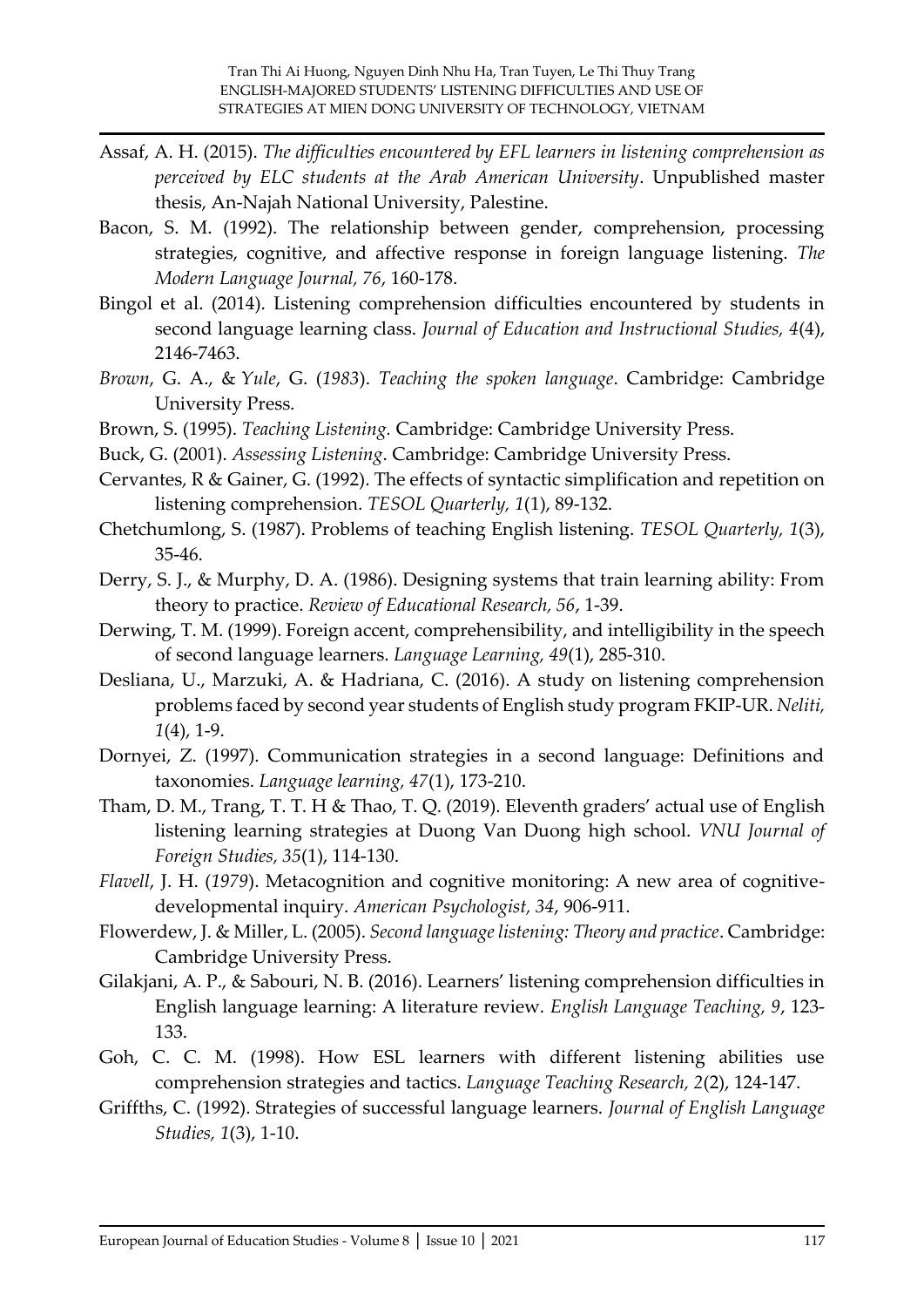- Hamouda, A. (2013). An investigation of listening comprehension problems encountered by Saudi students in the EL listening classroom. *International Journal of Academic Research in Progressive Education and Development*, *2*, 113-155.
- Hasan, A. (2000). Learners' perceptions of listening comprehension problems. *Language, Culture and Curriculum, 13*(1), 137-152.
- Holden, W. R. (2004). Facilitating listening comprehension: Acquiring successful strategies. *Bulletin of Hokuriku University, 28*, 257-266.
- Julamonthol, T. (2015). *English listening comprehension problems of employees at an international automotive company in Thai.* Unpublished master thesis, Thammasat University, Thailand.
- Khamkaew, S. (2009). *Needs and problems in English listening and speaking skills: A case study of the metropolitan police officers at counter service at Chana Songkram police station at the Arab American University*. Unpublished master thesis, Srinakharinwirot University, Thailand.
- Koichi, N. (2002). How to teach speaking. *Educational Resources Education Center, 34*(1) 1 27.
- Littlewood, W. (1998). *Communicative activities*. Cambridge: Cambridge University Press.
- Lynch, T. (2003). *Listening*. Oxford: Oxford University Press.
- Morley, J. 1991. Listening comprehension in second/foreign language instruction. In M. Celce-Murcia (Ed.), *Teaching English as a second or foreign language* (2nd ed.). Boston: Heinle & Heinle.
- Munro, M. J., & Derwing, T. M. (1999). Foreign accent, comprehensibility and intelligibility in the speech of second language learners. *Language Learning, 49*(1), 285-310.
- Nga, N. T. H. (2015). Some insights into listening strategies of learners of English as a foreign language in Vietnam. *Journal of Language, Culture and Curriculum, 28*(3), 311-326.
- Ha, N D. N. (2020). Understanding EFL students' use of listening strategies in watching English captioned movies. *Vietnamese Journal of Education, 4*(3), 37-46.
- Nunan, D. (2010). *Teaching English to young learners.* Anaheim, CA: Anaheim University Press.
- O'Malley, J. M., & Chamot, A. U. (1990). Listening comprehension strategies in second language acquisition. *Applied Linguistics, 10*(4), 418-437.
- Oxford, R. (1990). *Language learning strategies: What every teacher should know*. Boston: Heinle & Heinle.
- Prentis, P., & Parrott, C. (2014). *Reach before you teach: Ignite passion and purpose in your classroom.* The United States of America: Corwin Press.
- Purnomowati, Y. R. (2016). *Listening strategies used by ELEP students in listening classes.*  Unpublished master's thesis, Universitas Kristen Satya Wacana, Indonesia.
- Raeisi, N. & Mohseny, A., (2009). The relationship between language proficiency of EFL students and their strategy use in listening comprehension. *TEFLL, 1*(4), 111-132.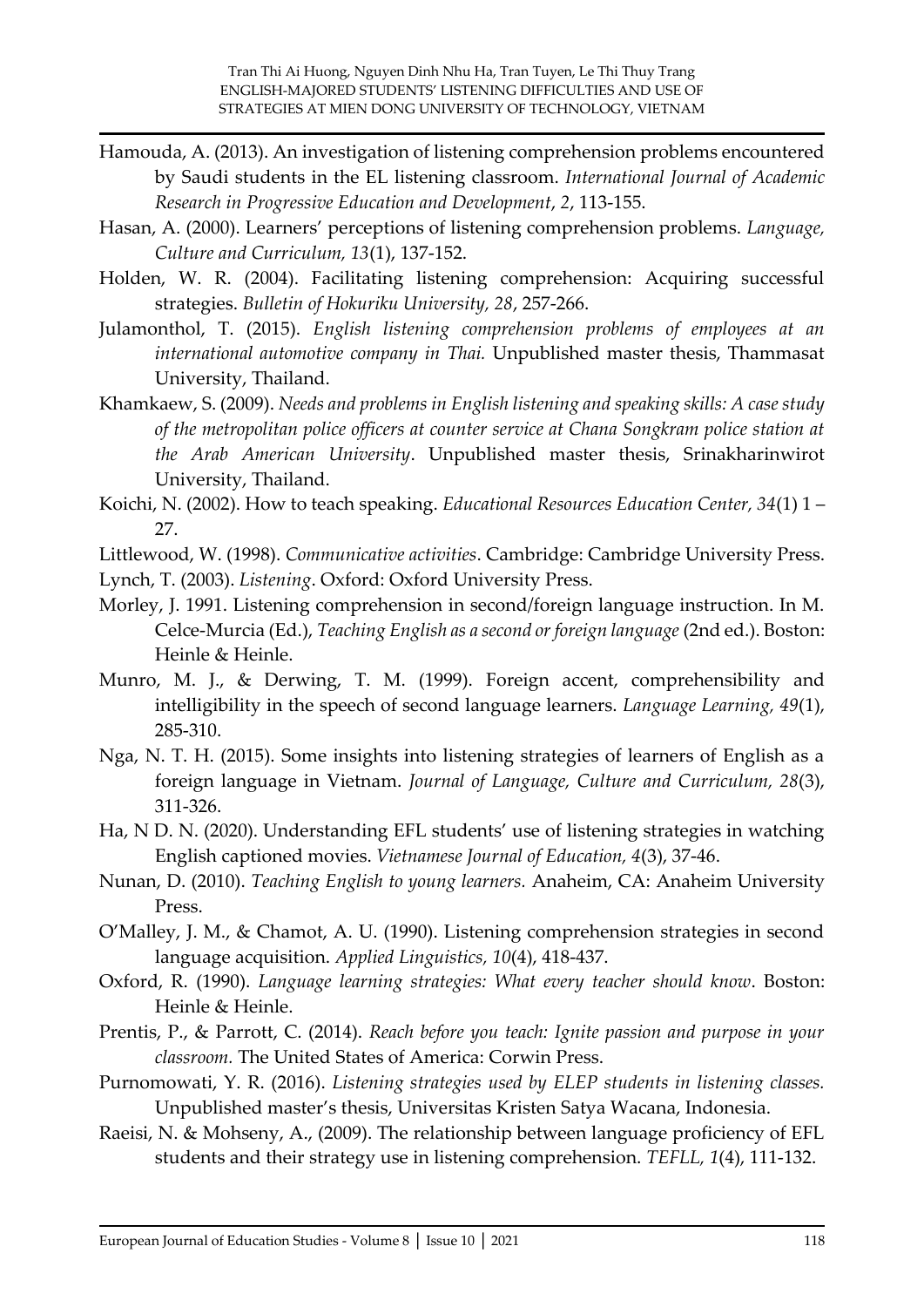- Richard, J. C. (2008). *Teaching listening and speaking. From theory to practice.* New York: Cambridge University Press.
- Rost, M. (1994). L2 listening*. In E. Hinkel, Handbook of research on second language learning and teaching*. Mahwah, NJ: Erlbaum.
- *Savigon*, S. J. & *Sysoyev*, P. V. (*2002*). Sociocultural strategies for a dialogue of cultures. *The Modern Language Journal, 86*(4), 508-524.
- Sheorey, R. & Mokhtari, K., (2001). Assessing students' metacognitive awareness of reading strategies. *Journal of Educational Psychology, 94*, 249-259.
- *Sysoyev*, P. V. (*2002*). Sociocultural strategies for a dialogue of cultures. *The Modern Language Journal, 86*(4), 508-524.
- Teng, H. (1998). A study of EFL listening comprehension strategies. *ERIC, 1*(5), 15-30.
- Trismasari, M., Sudarsono & Eni, R. (2016). Factors influencing English listening difficulties. *Jurnal Pendidikan dan Pembelajaran Khatulistiwa*, *5*(12), 1-13
- Underwood, M. (1989). *Teaching listening*. London: Longman.
- Higgins, J. M. D. (1995). *Facilitating listening in second language classrooms through the manipulation of temporal variables.* Unpublished doctoral thesis, University of Kent at Canterbury, United of Kingdom.
- Vandergrift, L. (1997). The Cinderella of communication strategies: Reception strategies in interactive listening. The *Modern Language Journal, 81*(4), 494- 505.
- Vandergrift, L. (1999). Facilitating second language listening comprehension: Acquiring successful strategies. *ELT Journal*, *53*(3), 168‐276.
- Vandergrift, L. (2007). The comprehension strategies of second language (French) listener. *Language Learning*, *53*(3), 463-496.
- Walker, N. (2010). Listening: The most difficult skill to teach. *Encuentro, 23*, 167-175.
- Wenden, A. L. (1998). Metacognitive knowledge and language learning. *Applied Linguistics, 19*(4), 515-537.